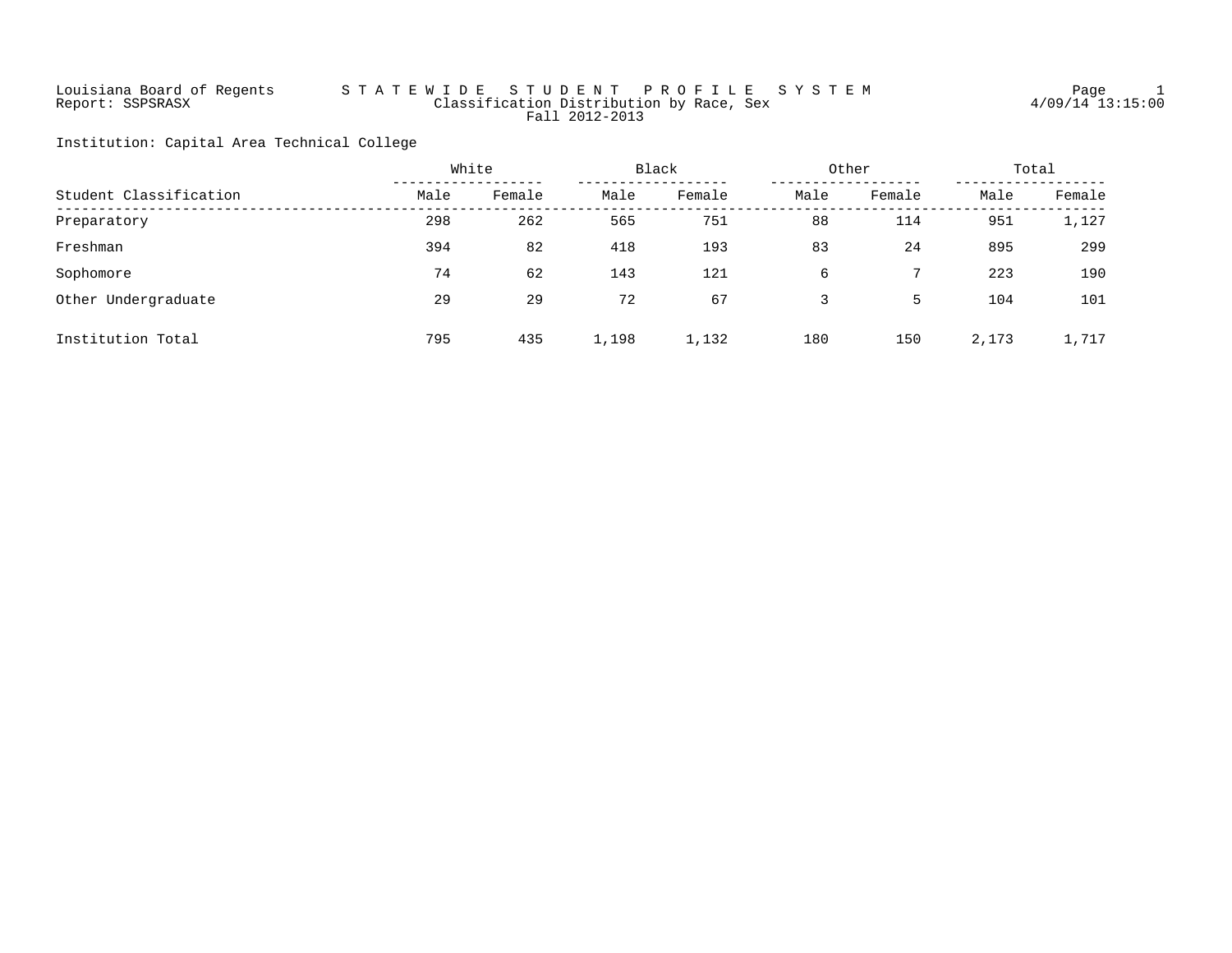# Louisiana Board of Regents S T A T E W I D E S T U D E N T P R O F I L E S Y S T E M Page 2 Report: SSPSRASX Classification Distribution by Race, Sex 4/09/14 13:15:00 Fall 2012-2013

Institution: South Central Louisiana Technical College

|                        |       | White  | Black<br>Other |        |      | Total  |       |        |
|------------------------|-------|--------|----------------|--------|------|--------|-------|--------|
| Student Classification | Male  | Female | Male           | Female | Male | Female | Male  | Female |
| Preparatory            | 313   | 194    | 178            | 260    | 62   | 58     | 553   | 512    |
| Freshman               | 658   | 109    | 266            | 148    | 93   | 33     | 1,017 | 290    |
| Sophomore              | 160   | 61     | 60             | 56     |      | 4      | 227   | 121    |
| Other Undergraduate    | 73    | 37     | 21             | 22     |      | 5      | 101   | 64     |
| Institution Total      | 1,204 | 401    | 525            | 486    | 169  | 100    | 1,898 | 987    |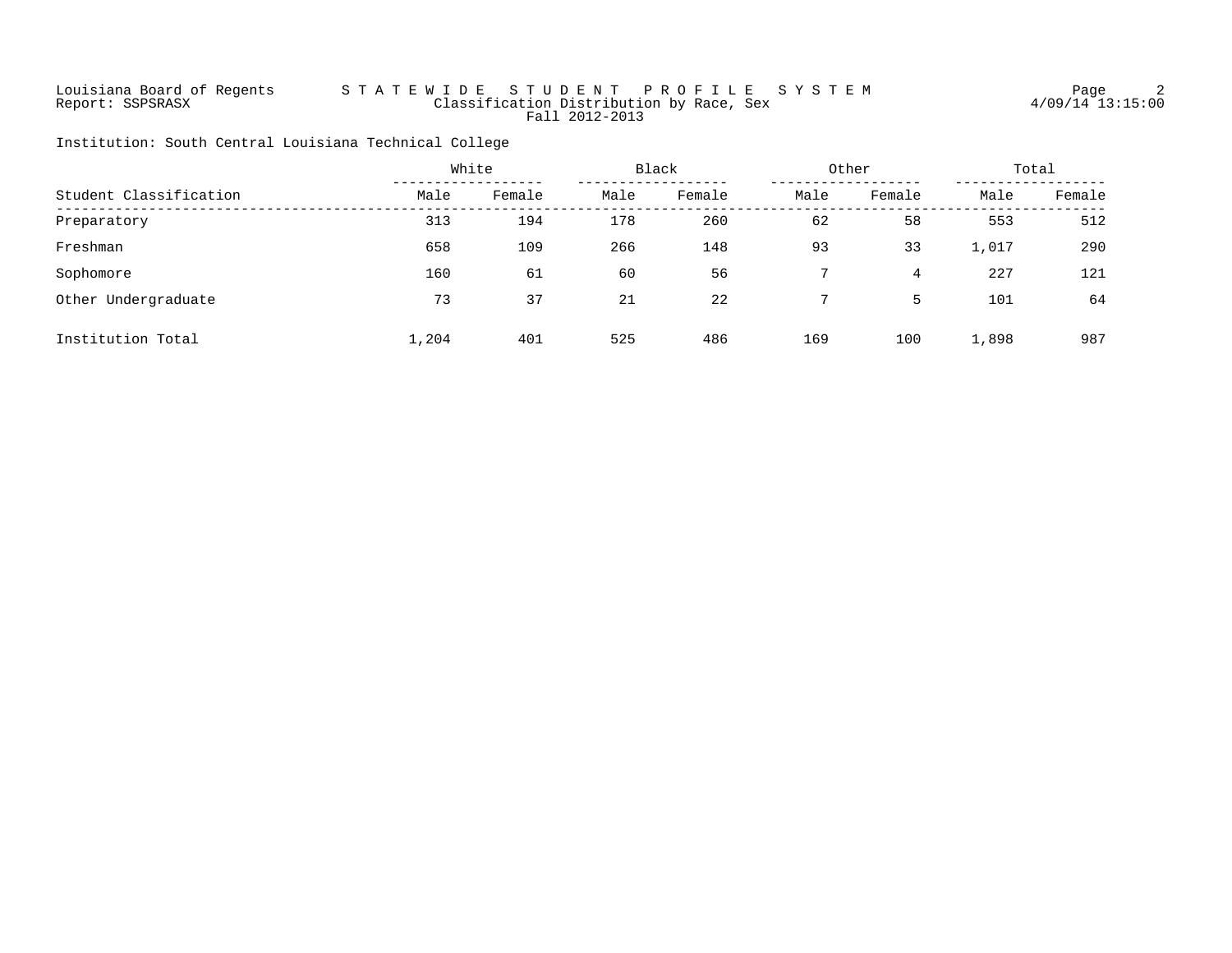# Louisiana Board of Regents S T A T E W I D E S T U D E N T P R O F I L E S Y S T E M Page 3 Report: SSPSRASX Classification Distribution by Race, Sex 4/09/14 13:15:00 Fall 2012-2013

Institution: Central Louisiana Technical Community College

|                        |      | Black<br>White |      |        | Other |        | Total |        |
|------------------------|------|----------------|------|--------|-------|--------|-------|--------|
| Student Classification | Male | Female         | Male | Female | Male  | Female | Male  | Female |
| Preparatory            | 95   | 105            | 27   | 77     | 140   | 238    | 262   | 420    |
| Freshman               | 193  | 190            | 218  | 126    | 139   | 31     | 550   | 347    |
| Sophomore              | 105  | 157            | 138  | 72     | 14    | 6      | 257   | 235    |
| Other Undergraduate    | 43   | 53             | 53   | 48     | 8     |        | 104   | 108    |
| Institution Total      | 436  | 505            | 436  | 323    | 301   | 282    | 1,173 | 1,110  |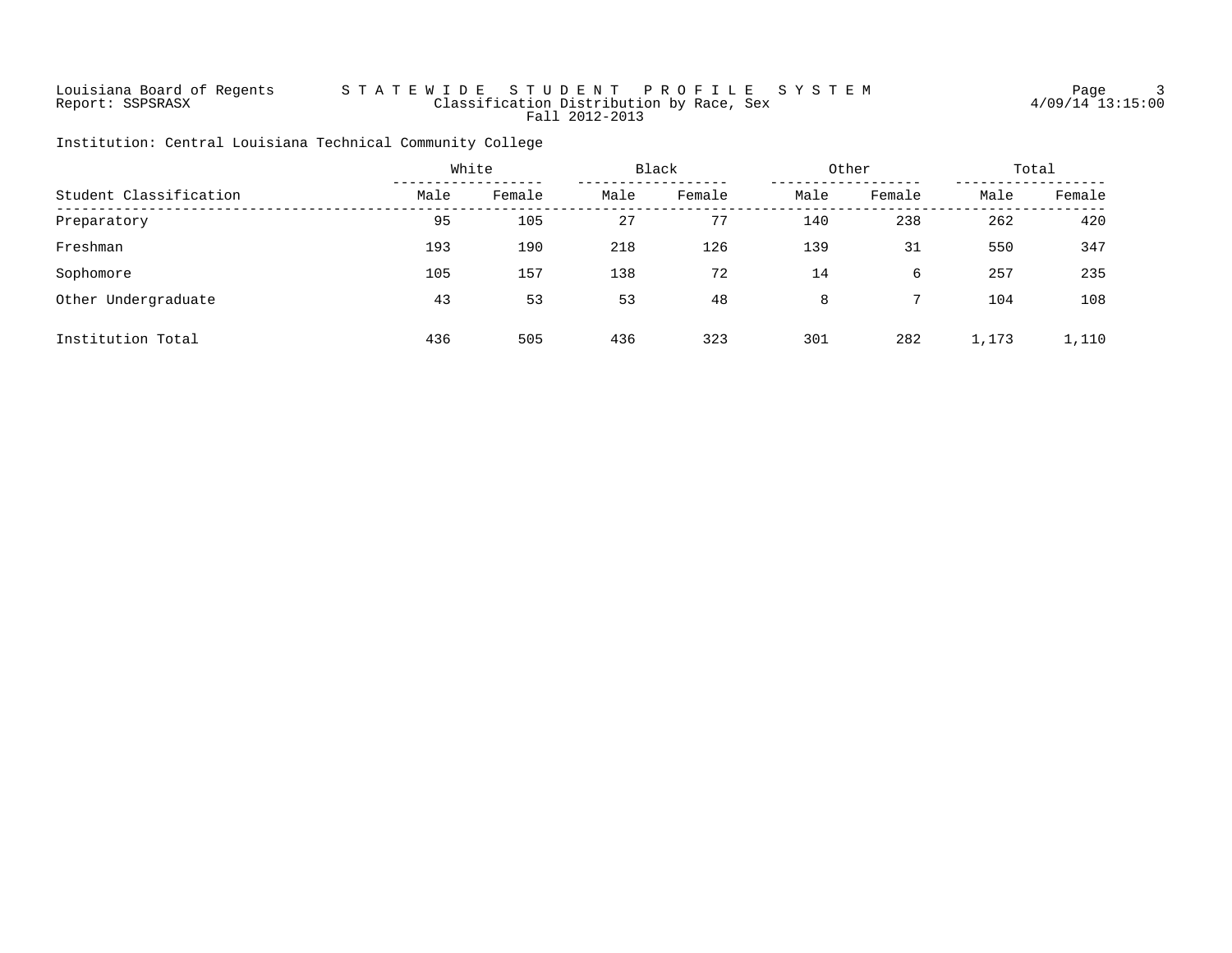# Louisiana Board of Regents S T A T E W I D E S T U D E N T P R O F I L E S Y S T E M Page 4 Report: SSPSRASX Classification Distribution by Race, Sex 4/09/14 13:15:00 Fall 2012-2013

Institution: Northwest Louisiana Technical College

|                        |      | White<br>Black |      |        | Other | Total  |       |        |
|------------------------|------|----------------|------|--------|-------|--------|-------|--------|
| Student Classification | Male | Female         | Male | Female | Male  | Female | Male  | Female |
| Preparatory            | 154  | 146            | 126  | 178    | 57    | 45     | 337   | 369    |
| Freshman               | 412  | 183            | 338  | 239    | 62    | 34     | 812   | 456    |
| Sophomore              | 111  | 103            | 115  | 112    | 6     | 11     | 232   | 226    |
| Other Undergraduate    | 54   | 38             | 42   | 55     | 0     | 5      | 96    | 98     |
| Institution Total      | 731  | 470            | 621  | 584    | 125   | 95     | 1,477 | 1,149  |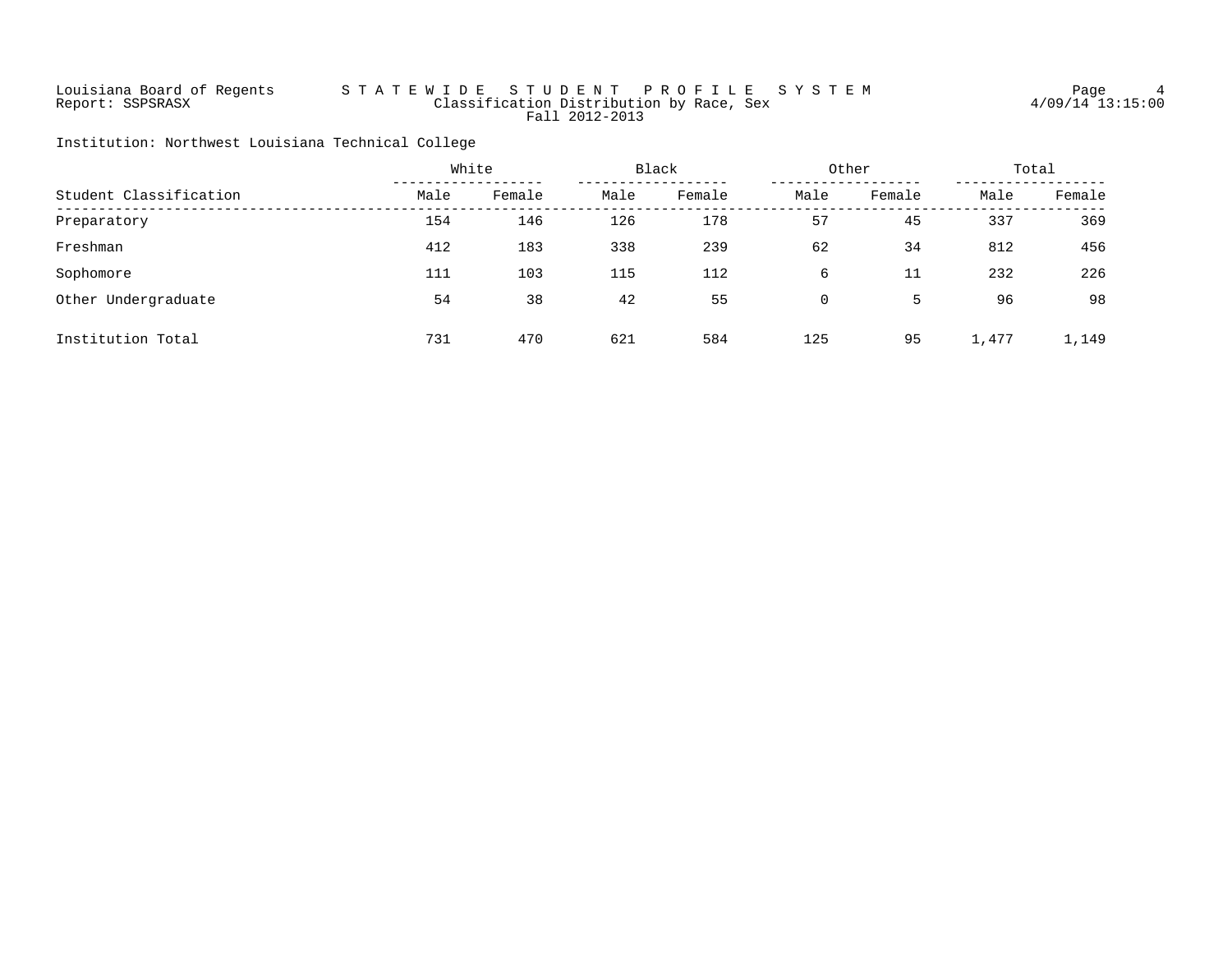# Louisiana Board of Regents S T A T E W I D E S T U D E N T P R O F I L E S Y S T E M Page 5 Report: SSPSRASX Classification Distribution by Race, Sex 4/09/14 13:15:00 Fall 2012-2013

Institution: Northshore Technical Community College

|                        |      | White<br>Black<br>Other |      | Total  |      |        |       |        |
|------------------------|------|-------------------------|------|--------|------|--------|-------|--------|
| Student Classification | Male | Female                  | Male | Female | Male | Female | Male  | Female |
| Preparatory            | 349  | 275                     | 57   | 109    | 200  | 238    | 606   | 622    |
| Freshman               | 299  | 261                     | 195  | 262    | 40   | 40     | 534   | 563    |
| Sophomore              | 150  | 115                     | 74   | 118    | 10   | 10     | 234   | 243    |
| Other Undergraduate    | 95   | 58                      | 71   | 70     | 12   |        | 178   | 131    |
| Institution Total      | 893  | 709                     | 397  | 559    | 262  | 291    | 1,552 | 1,559  |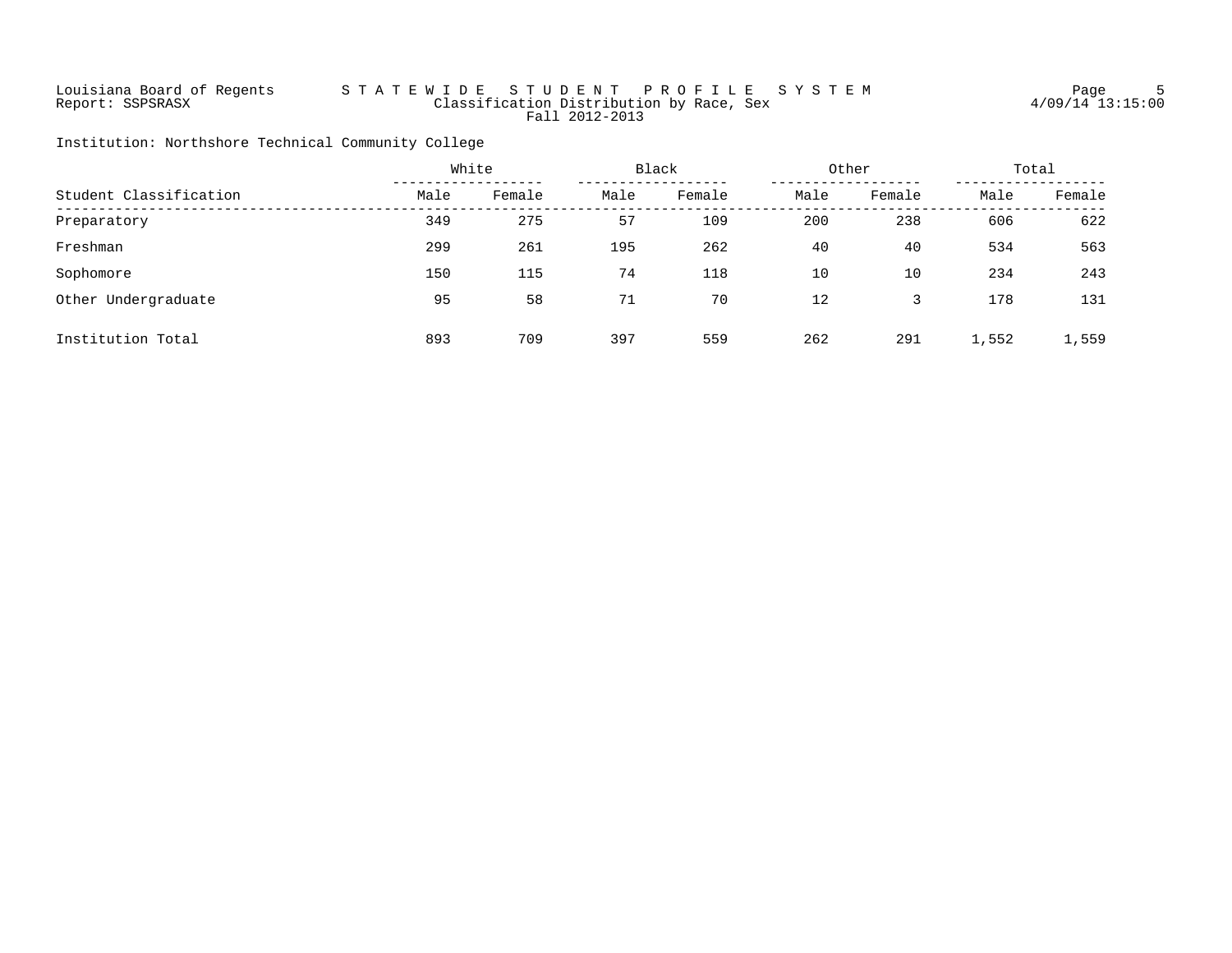# Louisiana Board of Regents S T A T E W I D E S T U D E N T P R O F I L E S Y S T E M Page 6 Report: SSPSRASX Classification Distribution by Race, Sex 4/09/14 13:15:00 Fall 2012-2013

Institution: Grambling State University

|                        | White<br>Black  |        | Other |        |             | Total  |       |        |
|------------------------|-----------------|--------|-------|--------|-------------|--------|-------|--------|
| Student Classification | Male            | Female | Male  | Female | Male        | Female | Male  | Female |
| Preparatory            | 3               | 31     | 6     | 19     | $\mathbf 0$ | 3      | 9     | 53     |
| Freshman               | 3               | 6      | 528   | 733    | 61          | 44     | 592   | 783    |
| Sophomore              | 0               | 8      | 300   | 451    | 24          | 41     | 324   | 500    |
| Junior                 | 9               | 6      | 254   | 393    | 49          | 44     | 312   | 443    |
| Senior                 | 5               | 16     | 464   | 774    | 64          | 96     | 533   | 886    |
| Masters                | 9               | 22     | 174   | 422    | 35          | 90     | 218   | 534    |
| Doctoral               | $7\overline{ }$ | 12     | 8     | 27     | 7           | 29     | 22    | 68     |
| Institution Total      | 36              | 101    | 1,734 | 2,819  | 240         | 347    | 2,010 | 3,267  |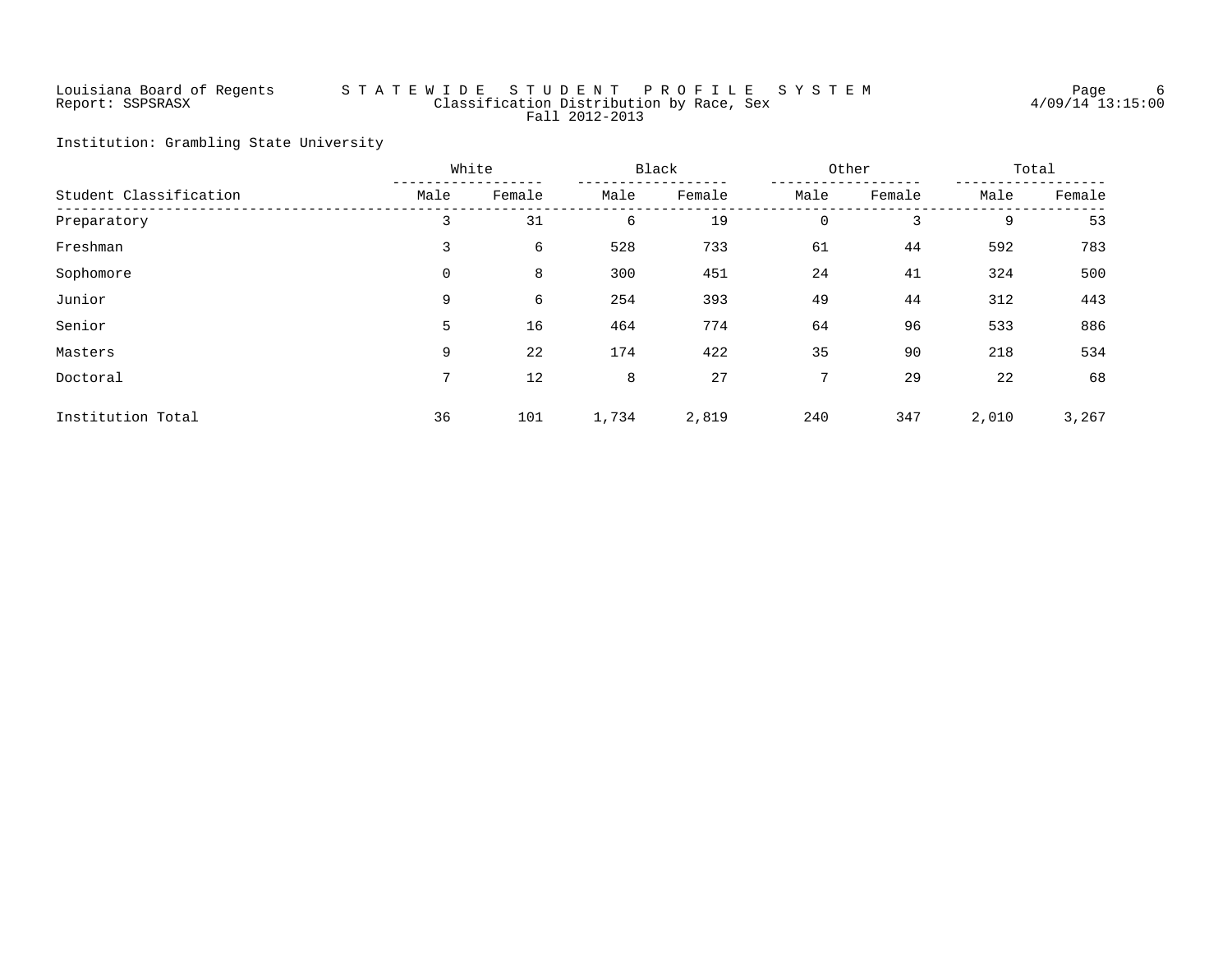# Louisiana Board of Regents S T A T E W I D E S T U D E N T P R O F I L E S Y S T E M Page 7 Report: SSPSRASX Classification Distribution by Race, Sex 4/09/14 13:15:00 Fall 2012-2013

Institution: Louisiana Tech University

|                        |       | White<br>Black |      |        | Other | Total  |       |        |
|------------------------|-------|----------------|------|--------|-------|--------|-------|--------|
| Student Classification | Male  | Female         | Male | Female | Male  | Female | Male  | Female |
| Preparatory            | 392   | 569            | 25   | 59     | 92    | 147    | 509   | 775    |
| Freshman               | 732   | 469            | 174  | 114    | 184   | 108    | 1,090 | 691    |
| Sophomore              | 624   | 519            | 124  | 104    | 103   | 76     | 851   | 699    |
| Junior                 | 513   | 466            | 85   | 109    | 164   | 87     | 762   | 662    |
| Senior                 | 733   | 576            | 137  | 143    | 284   | 185    | 1,154 | 904    |
| Other Undergraduate    | 230   | 316            | 22   | 59     | 105   | 129    | 357   | 504    |
| Masters                | 229   | 354            | 41   | 103    | 185   | 120    | 455   | 577    |
| Doctoral               | 73    | 86             | 15   | 15     | 87    | 43     | 175   | 144    |
| Other Graduate         | 165   | 537            | 36   | 186    | 26    | 45     | 227   | 768    |
| Institution Total      | 3,691 | 3,892          | 659  | 892    | 1,230 | 940    | 5,580 | 5,724  |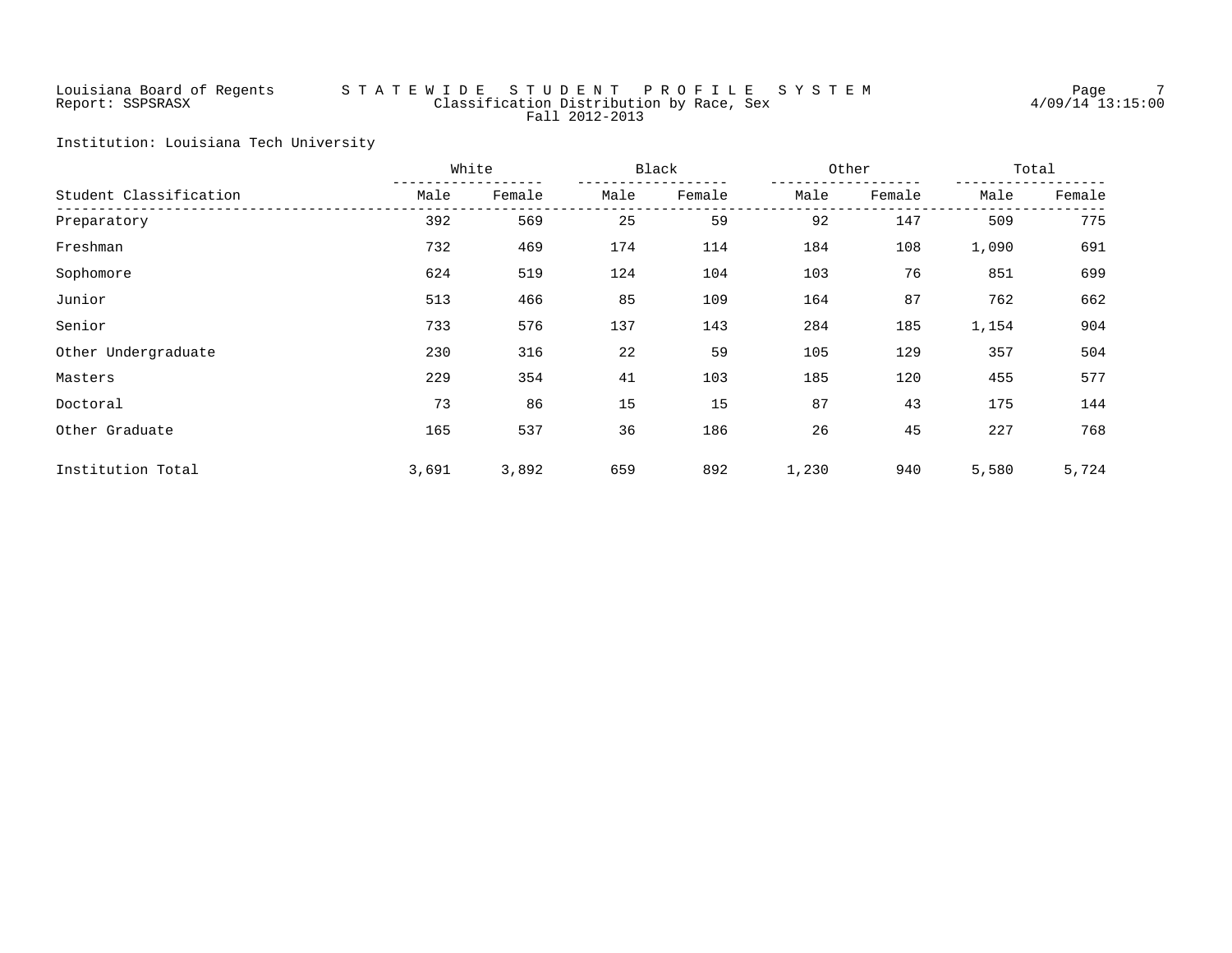# Louisiana Board of Regents S T A T E W I D E S T U D E N T P R O F I L E S Y S T E M Page 8 Report: SSPSRASX Classification Distribution by Race, Sex 4/09/14 13:15:00 Fall 2012-2013

Institution: McNeese State University

|                        |       | White  | Black       |        |      | Other        |       | Total  |  |
|------------------------|-------|--------|-------------|--------|------|--------------|-------|--------|--|
| Student Classification | Male  | Female | Male        | Female | Male | Female       | Male  | Female |  |
| Preparatory            | 221   | 394    | 27          | 40     | 15   | 23           | 263   | 457    |  |
| Freshman               | 492   | 694    | 110         | 207    | 57   | 64           | 659   | 965    |  |
| Sophomore              | 405   | 636    | 75          | 212    | 46   | 57           | 526   | 905    |  |
| Junior                 | 380   | 568    | 75          | 153    | 58   | 67           | 513   | 788    |  |
| Senior                 | 723   | 1,168  | 146         | 326    | 124  | 130          | 993   | 1,624  |  |
| Other Undergraduate    | 3     | 3      | 0           | 1      | 0    | 2            | 3     | 6      |  |
| Masters                | 147   | 343    | 31          | 67     | 59   | 38           | 237   | 448    |  |
| Specialist             | 0     | 0      | 0           | 2      | 0    | $\mathsf{O}$ | 0     | 2      |  |
| Other Graduate         | 38    | 115    | $7^{\circ}$ | 22     | 3    | 5            | 48    | 142    |  |
| Institution Total      | 2,409 | 3,921  | 471         | 1,030  | 362  | 386          | 3,242 | 5,337  |  |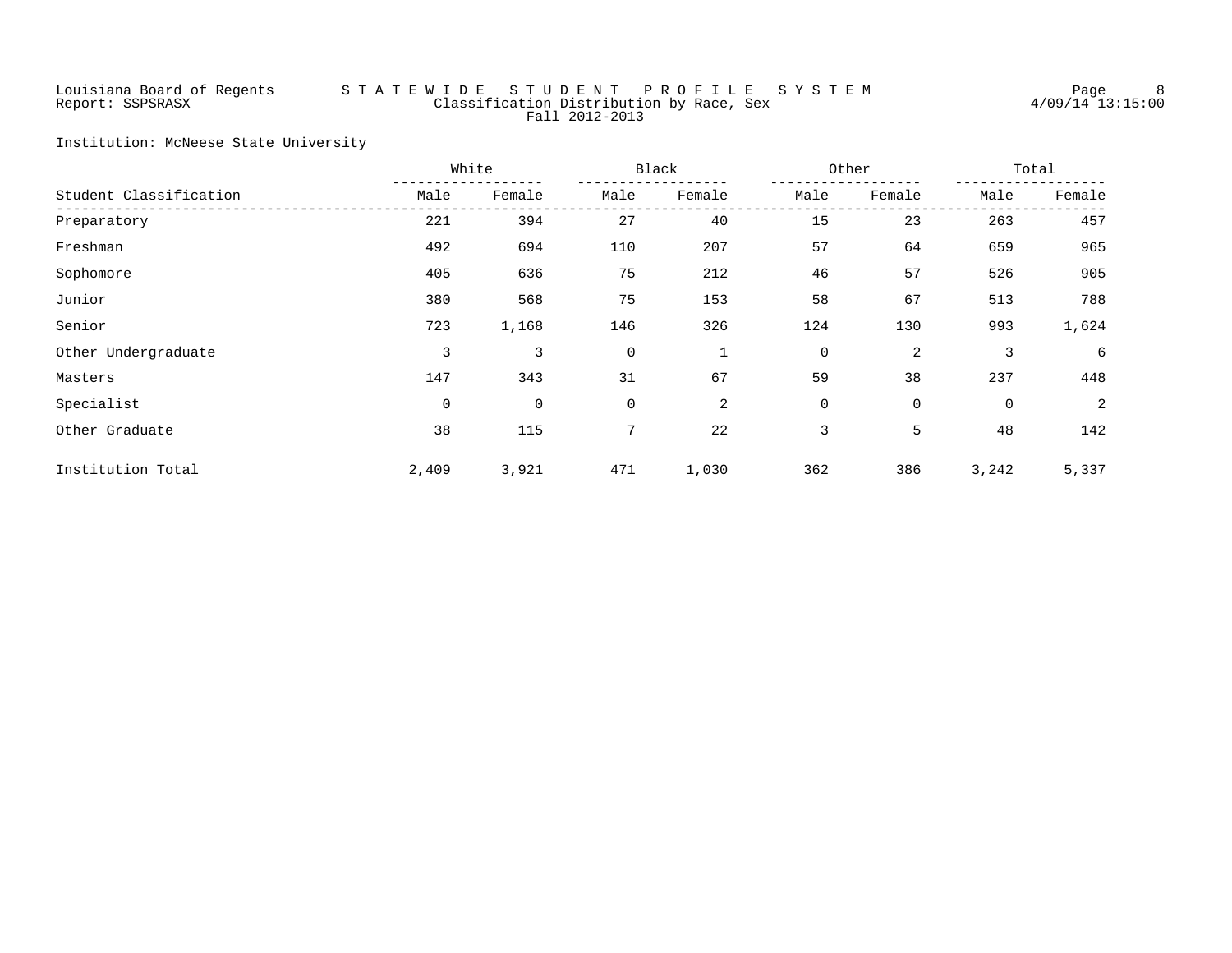# Louisiana Board of Regents S T A T E W I D E S T U D E N T P R O F I L E S Y S T E M Page 9 Report: SSPSRASX Classification Distribution by Race, Sex 4/09/14 13:15:00 Fall 2012-2013

Institution: Nicholls State University

|                        |       | White  | Black |        |             | Other       |       | Total  |  |
|------------------------|-------|--------|-------|--------|-------------|-------------|-------|--------|--|
| Student Classification | Male  | Female | Male  | Female | Male        | Female      | Male  | Female |  |
| Preparatory            | 47    | 58     | 11    | 4      | 15          | 12          | 73    | 74     |  |
| Freshman               | 491   | 643    | 164   | 314    | 88          | 134         | 743   | 1,091  |  |
| Sophomore              | 304   | 505    | 80    | 137    | 43          | 88          | 427   | 730    |  |
| Junior                 | 315   | 517    | 73    | 127    | 60          | 81          | 448   | 725    |  |
| Senior                 | 436   | 764    | 64    | 209    | 67          | 86          | 567   | 1,059  |  |
| Other Undergraduate    | 13    | 29     | 3     | 3      | 14          | 13          | 30    | 45     |  |
| Masters                | 98    | 229    | 11    | 80     | 26          | 36          | 135   | 345    |  |
| Specialist             | 2     | 17     | 0     | 5      | $\mathbf 0$ | $\mathbf 1$ | 2     | 23     |  |
| Other Graduate         | 19    | 50     | 7     | 22     | 2           | 4           | 28    | 76     |  |
| Institution Total      | 1,725 | 2,812  | 413   | 901    | 315         | 455         | 2,453 | 4,168  |  |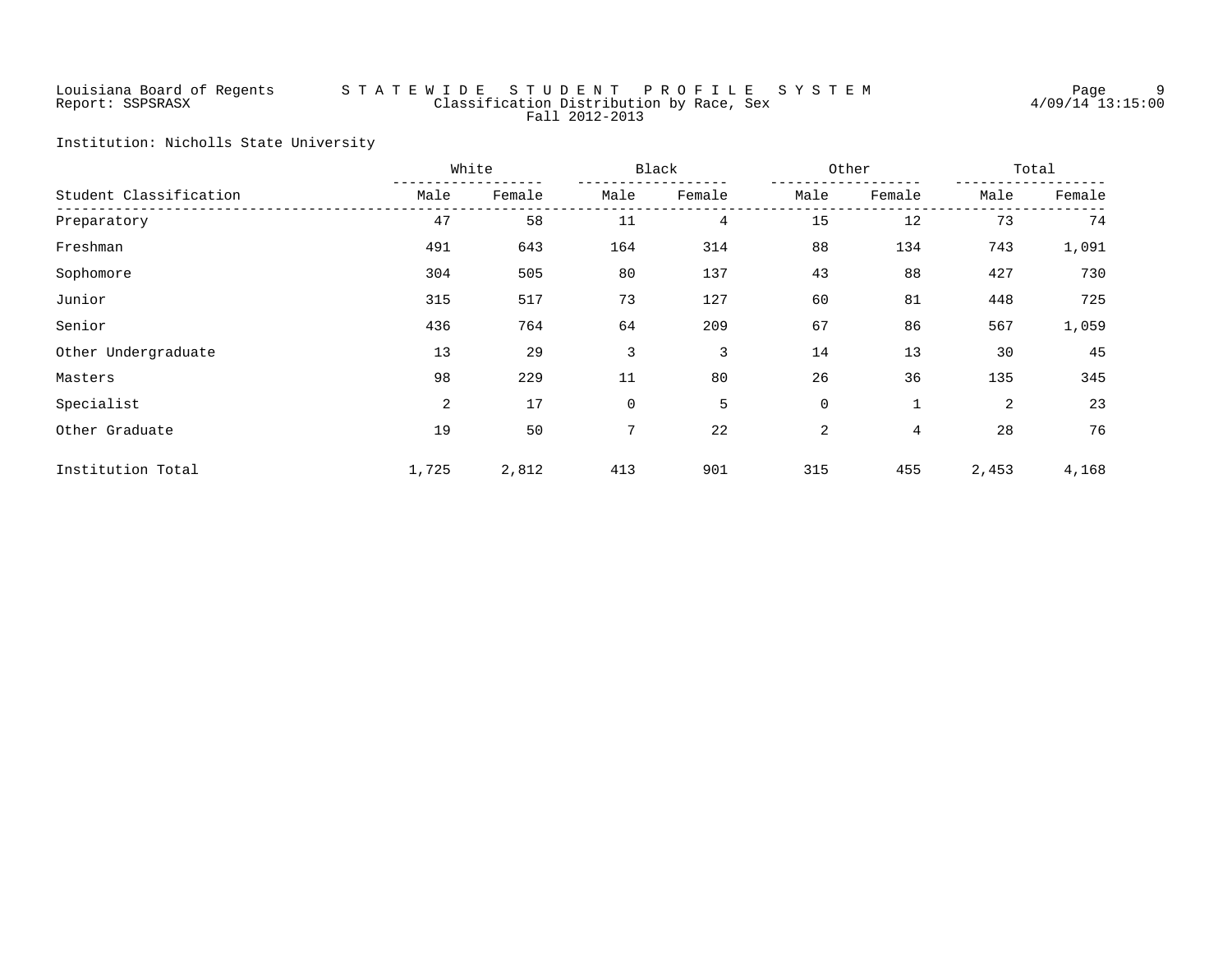# Louisiana Board of Regents S T A T E W I D E S T U D E N T P R O F I L E S Y S T E M Page 10 Report: SSPSRASX Classification Distribution by Race, Sex 4/09/14 13:15:00 Fall 2012-2013

Institution: University of Louisiana at Monroe

|                        |                 | White<br>Black |             |        | Other        |        |       | Total  |  |
|------------------------|-----------------|----------------|-------------|--------|--------------|--------|-------|--------|--|
| Student Classification | Male            | Female         | Male        | Female | Male         | Female | Male  | Female |  |
| Preparatory            | 476             | 600            | 71          | 131    | 38           | 49     | 585   | 780    |  |
| Freshman               | 273             | 446            | 153         | 263    | 58           | 87     | 484   | 796    |  |
| Sophomore              | 251             | 520            | 106         | 234    | 53           | 64     | 410   | 818    |  |
| Junior                 | 263             | 465            | 96          | 182    | 58           | 63     | 417   | 710    |  |
| Senior                 | 524             | 945            | 178         | 413    | 89           | 122    | 791   | 1,480  |  |
| Other Undergraduate    | 8               | 26             | 2           | 2      | 5            | 10     | 15    | 38     |  |
| Masters                | 147             | 305            | 35          | 109    | 34           | 56     | 216   | 470    |  |
| Doctoral               | 36              | 52             | 9           | 23     | 26           | 15     | 71    | 90     |  |
| Professional           | 78              | 135            | 10          | 18     | 33           | 44     | 121   | 197    |  |
| Other Graduate         | $7\overline{ }$ | 45             | $\mathbf 0$ | 4      | $\mathbf{1}$ | 2      | 8     | 51     |  |
| Institution Total      | 2,063           | 3,539          | 660         | 1,379  | 395          | 512    | 3,118 | 5,430  |  |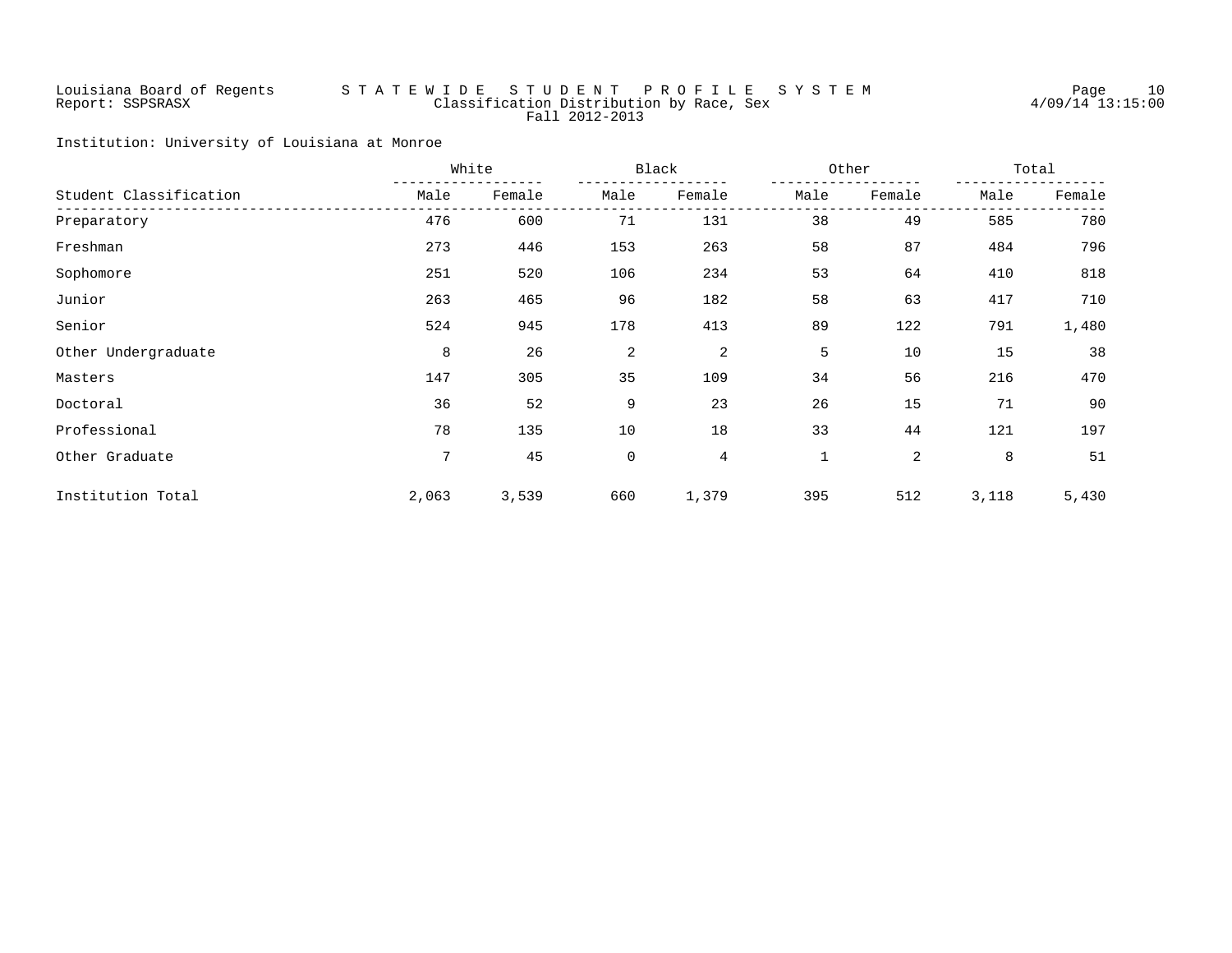# Louisiana Board of Regents S T A T E W I D E S T U D E N T P R O F I L E S Y S T E M Page 11 Report: SSPSRASX Classification Distribution by Race, Sex 4/09/14 13:15:00 Fall 2012-2013

Institution: Northwestern State University

|                        |       | White  | Black |        | Other |        | Total |        |
|------------------------|-------|--------|-------|--------|-------|--------|-------|--------|
| Student Classification | Male  | Female | Male  | Female | Male  | Female | Male  | Female |
| Preparatory            | 147   | 284    | 21    | 47     | 75    | 92     | 243   | 423    |
| Freshman               | 459   | 783    | 200   | 424    | 131   | 259    | 790   | 1,466  |
| Sophomore              | 261   | 581    | 124   | 297    | 73    | 131    | 458   | 1,009  |
| Junior                 | 245   | 554    | 134   | 293    | 49    | 130    | 428   | 977    |
| Senior                 | 455   | 977    | 189   | 600    | 108   | 189    | 752   | 1,766  |
| Masters                | 174   | 570    | 33    | 150    | 18    | 69     | 225   | 789    |
| Specialist             | 8     | 27     | 3     | 12     | 0     | 4      | 11    | 43     |
| Other Graduate         | б     | 43     | 2     | 7      | 3     | 6      | 11    | 56     |
| Institution Total      | 1,755 | 3,819  | 706   | 1,830  | 457   | 880    | 2,918 | 6,529  |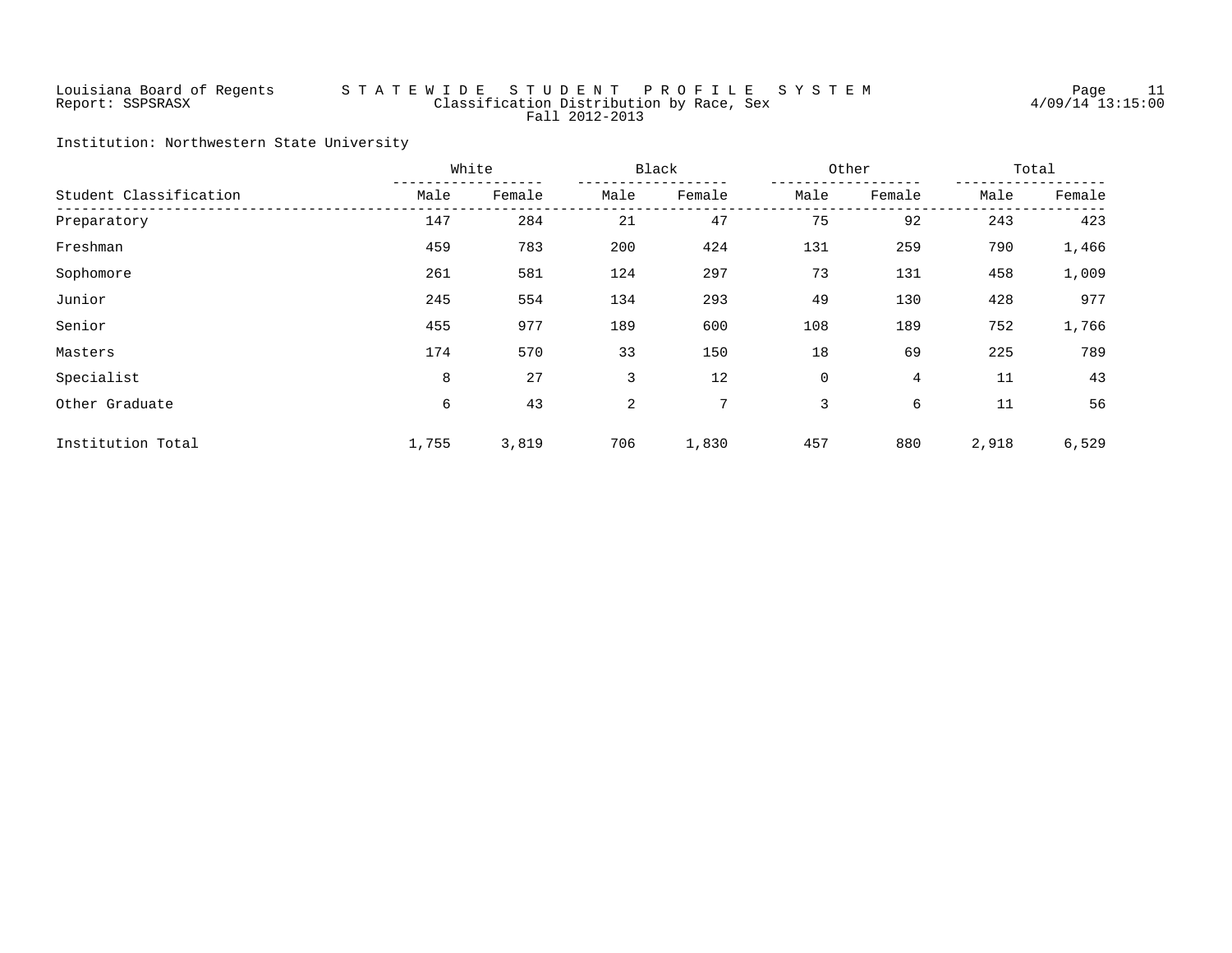# Louisiana Board of Regents S T A T E W I D E S T U D E N T P R O F I L E S Y S T E M Page 12 Report: SSPSRASX Classification Distribution by Race, Sex 4/09/14 13:15:00 Fall 2012-2013

Institution: Southeastern Louisiana University

|                        |       | White  | Black |        |      | Other  |       | Total  |  |
|------------------------|-------|--------|-------|--------|------|--------|-------|--------|--|
| Student Classification | Male  | Female | Male  | Female | Male | Female | Male  | Female |  |
| Preparatory            | 515   | 689    | 62    | 97     | 246  | 310    | 823   | 1,096  |  |
| Freshman               | 948   | 1,198  | 273   | 443    | 359  | 424    | 1,580 | 2,065  |  |
| Sophomore              | 690   | 1,019  | 117   | 235    | 122  | 230    | 929   | 1,484  |  |
| Junior                 | 695   | 1,076  | 108   | 240    | 92   | 139    | 895   | 1,455  |  |
| Senior                 | 1,029 | 1,887  | 209   | 396    | 139  | 228    | 1,377 | 2,511  |  |
| Other Undergraduate    | 9     | 7      | 0     | 0      | 6    | 3      | 15    | 10     |  |
| Masters                | 198   | 630    | 23    | 121    | 30   | 63     | 251   | 814    |  |
| Doctoral               | 10    | 31     | 9     | 21     | 0    | 2      | 19    | 54     |  |
| Other Graduate         | 30    | 135    | 2     | 33     | 4    | 20     | 36    | 188    |  |
| Institution Total      | 4,124 | 6,672  | 803   | 1,586  | 998  | 1,419  | 5,925 | 9,677  |  |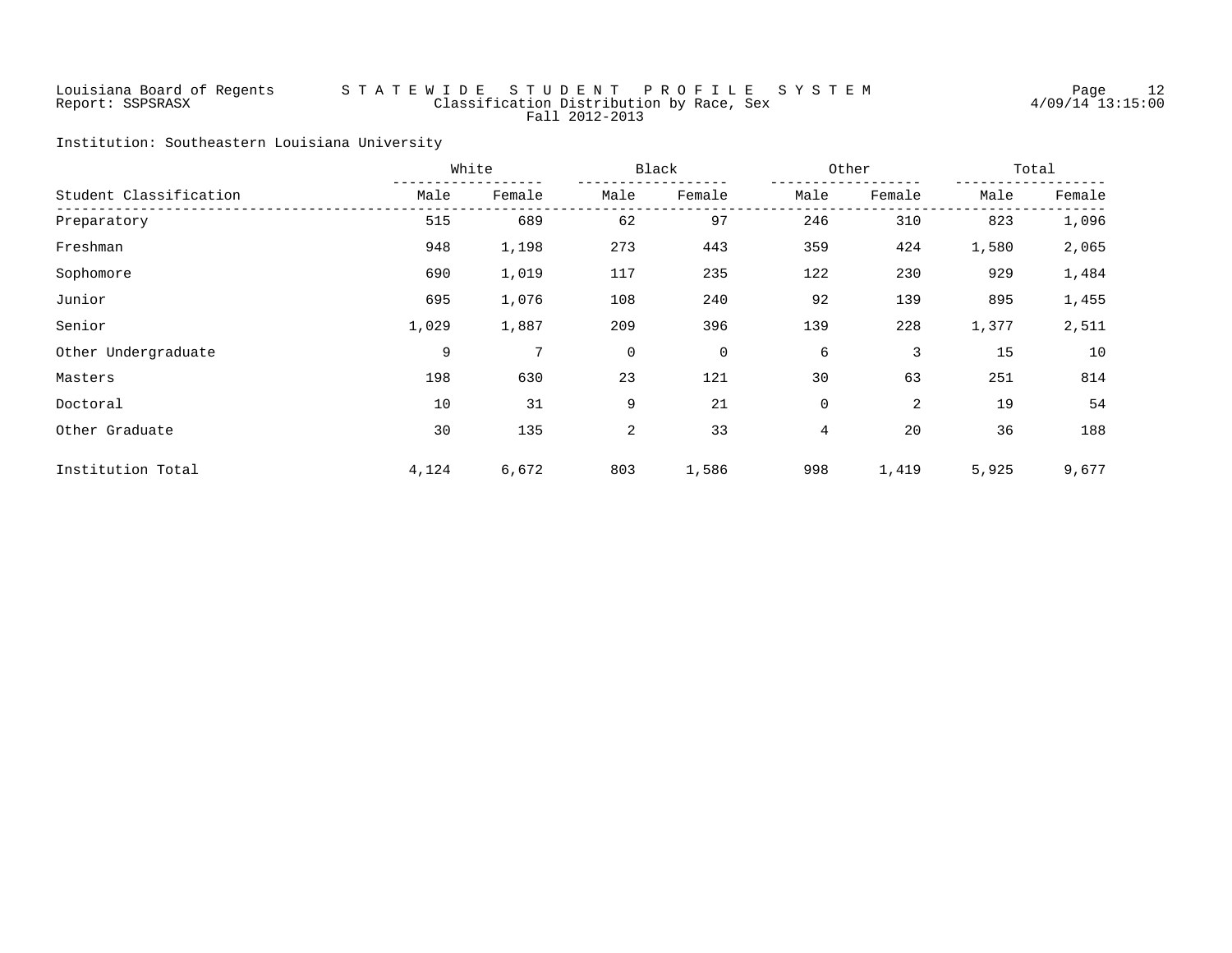# Louisiana Board of Regents S T A T E W I D E S T U D E N T P R O F I L E S Y S T E M Page 13 Report: SSPSRASX Classification Distribution by Race, Sex 4/09/14 13:15:00 Fall 2012-2013

Institution: University of Louisiana at Lafayette

|                        |       | White  | Black |        | Other          |        | Total |        |
|------------------------|-------|--------|-------|--------|----------------|--------|-------|--------|
| Student Classification | Male  | Female | Male  | Female | Male           | Female | Male  | Female |
| Preparatory            | 106   | 154    | 13    | 22     | 12             | 16     | 131   | 192    |
| Freshman               | 1,239 | 1,366  | 418   | 691    | 199            | 212    | 1,856 | 2,269  |
| Sophomore              | 901   | 1,047  | 247   | 405    | 155            | 142    | 1,303 | 1,594  |
| Junior                 | 909   | 1,121  | 192   | 332    | 127            | 121    | 1,228 | 1,574  |
| Senior                 | 1,468 | 1,903  | 294   | 550    | 196            | 203    | 1,958 | 2,656  |
| Other Undergraduate    | 49    | 185    | 5     | 15     | 22             | 91     | 76    | 291    |
| Masters                | 342   | 498    | 41    | 94     | 163            | 95     | 546   | 687    |
| Doctoral               | 56    | 73     | 4     | 24     | 65             | 33     | 125   | 130    |
| Other Graduate         | 20    | 81     | 2     | 14     | $\overline{4}$ | 3      | 26    | 98     |
| Institution Total      | 5,090 | 6,428  | 1,216 | 2,147  | 943            | 916    | 7,249 | 9,491  |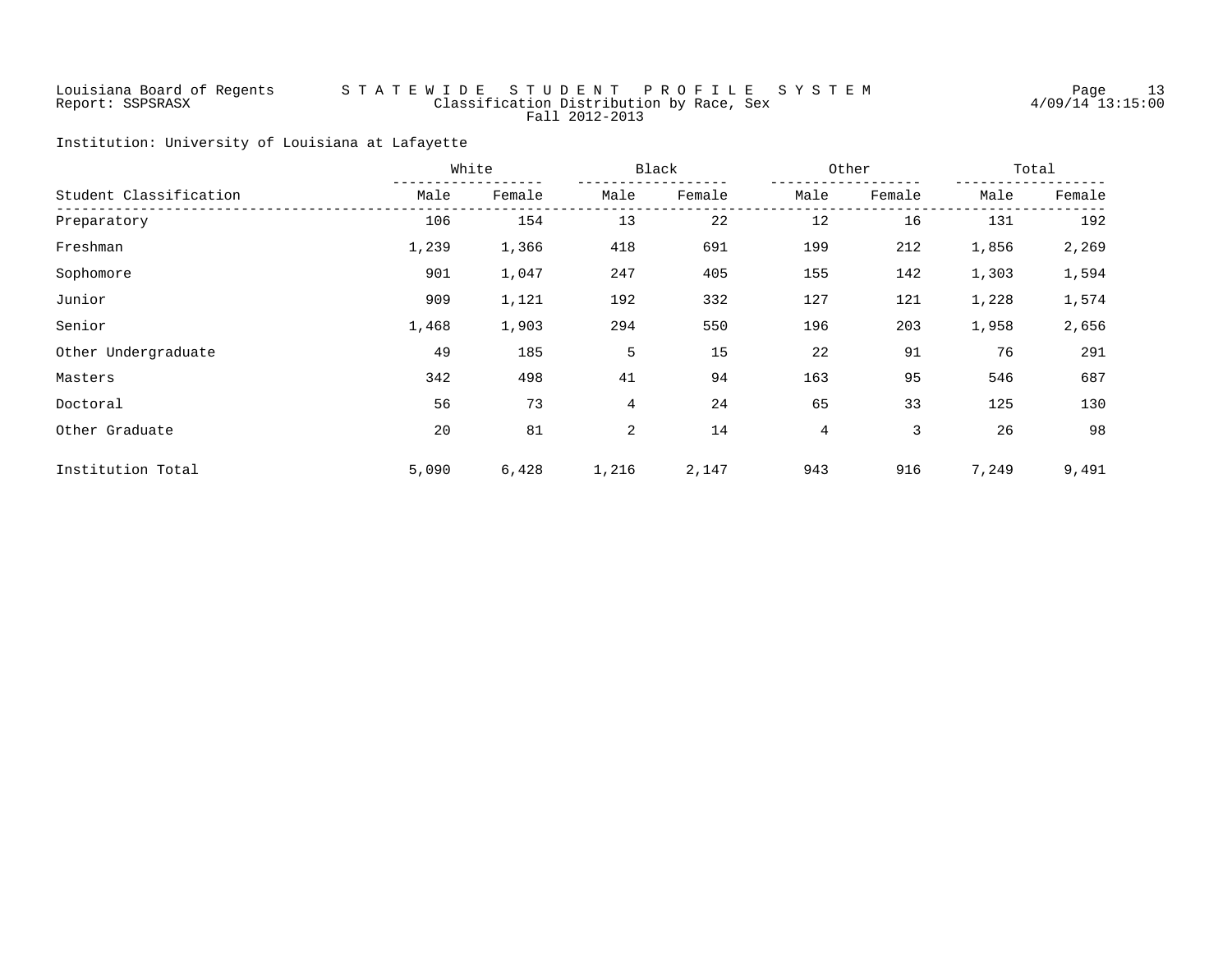# Louisiana Board of Regents S T A T E W I D E S T U D E N T P R O F I L E S Y S T E M Page 14 Report: SSPSRASX Classification Distribution by Race, Sex 4/09/14 13:15:00 Fall 2012-2013

Institution: L.S.U. at Alexandria

|                        | White<br>Black |        |             | Other  |             | Total       |      |        |
|------------------------|----------------|--------|-------------|--------|-------------|-------------|------|--------|
| Student Classification | Male           | Female | Male        | Female | Male        | Female      | Male | Female |
| Preparatory            | 118            | 148    | 18          | 23     | 16          | 23          | 152  | 194    |
| Freshman               | 200            | 439    | 42          | 132    | 19          | 54          | 261  | 625    |
| Sophomore              | 107            | 260    | 18          | 59     | 13          | 26          | 138  | 345    |
| Junior                 | 65             | 190    | 14          | 51     | 8           | 17          | 87   | 258    |
| Senior                 | 65             | 184    | 9           | 40     | 12          | 12          | 86   | 236    |
| Other Undergraduate    | 7              | 12     | $\mathbf 0$ |        |             | $\mathbf 0$ | 8    | 13     |
| Other Graduate         |                | 11     | 4           | 3      | $\mathbf 0$ | 4           | 5    | 18     |
| Institution Total      | 563            | 1,244  | 105         | 309    | 69          | 136         | 737  | 1,689  |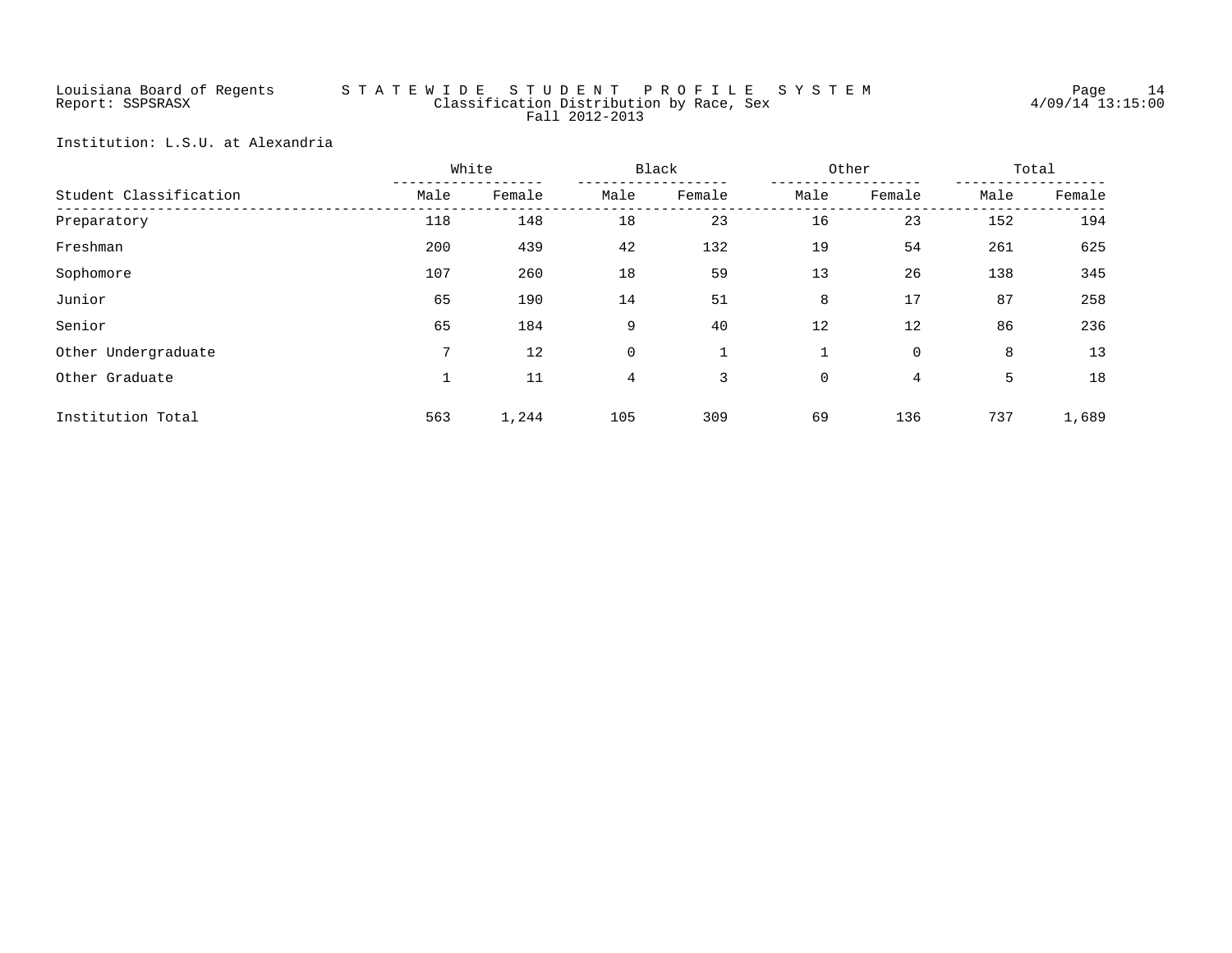# Louisiana Board of Regents S T A T E W I D E S T U D E N T P R O F I L E S Y S T E M Page 15 Report: SSPSRASX Classification Distribution by Race, Sex 4/09/14 13:15:00 Fall 2012-2013

Institution: L.S.U. and A&M College

|                        |        | White  | Black |        | Other          |             | Total  |        |
|------------------------|--------|--------|-------|--------|----------------|-------------|--------|--------|
| Student Classification | Male   | Female | Male  | Female | Male           | Female      | Male   | Female |
| Preparatory            | 135    | 229    | 23    | 26     | 8              | 21          | 166    | 276    |
| Freshman               | 2,408  | 2,515  | 351   | 560    | 461            | 478         | 3,220  | 3,553  |
| Sophomore              | 1,996  | 2,124  | 235   | 310    | 342            | 302         | 2,573  | 2,736  |
| Junior                 | 2,116  | 2,146  | 195   | 301    | 318            | 311         | 2,629  | 2,758  |
| Senior                 | 2,588  | 2,398  | 222   | 340    | 466            | 389         | 3,276  | 3,127  |
| Other Undergraduate    | 109    | 79     | 18    | 31     | 34             | 46          | 161    | 156    |
| Masters                | 642    | 850    | 69    | 165    | 290            | 252         | 1,001  | 1,267  |
| Doctoral               | 515    | 452    | 53    | 104    | 604            | 350         | 1,172  | 906    |
| Specialist             | 2      | 12     | 0     | 4      | $\overline{0}$ | $\mathbf 0$ | 2      | 16     |
| Professional           | 87     | 239    | 0     | 7      | 16             | 44          | 103    | 290    |
| Other Graduate         | 37     | 55     | 14    | 26     | 20             | 9           | 71     | 90     |
| Institution Total      | 10,635 | 11,099 | 1,180 | 1,874  | 2,559          | 2,202       | 14,374 | 15,175 |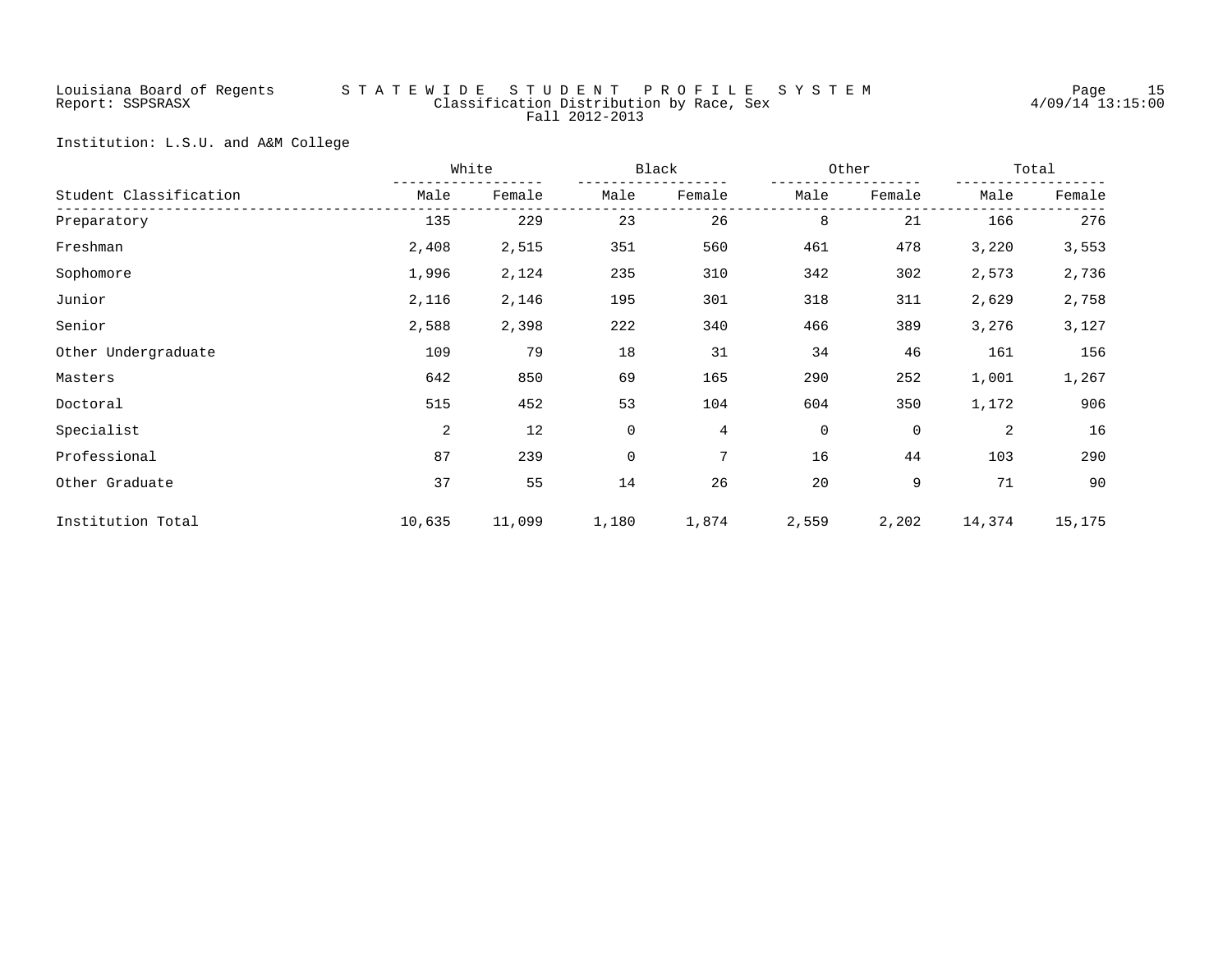# Louisiana Board of Regents S T A T E W I D E S T U D E N T P R O F I L E S Y S T E M Page 16 Report: SSPSRASX Classification Distribution by Race, Sex 4/09/14 13:15:00 Fall 2012-2013

Institution: L.S.U. at Eunice

|                        |      | White  | Black<br>Other |        |      | Total  |      |        |
|------------------------|------|--------|----------------|--------|------|--------|------|--------|
| Student Classification | Male | Female | Male           | Female | Male | Female | Male | Female |
| Preparatory            | 107  | 199    | 19             | 37     |      | 17     | 133  | 253    |
| Freshman               | 320  | 691    | 126            | 346    | 26   | 62     | 472  | 1,099  |
| Sophomore              | 129  | 273    | 25             | 118    |      | 32     | 161  | 423    |
| Other Undergraduate    | 112  | 272    | 23             | 96     | 14   | 17     | 149  | 385    |
| Institution Total      | 668  | 1,435  | 193            | 597    | 54   | 128    | 915  | 2,160  |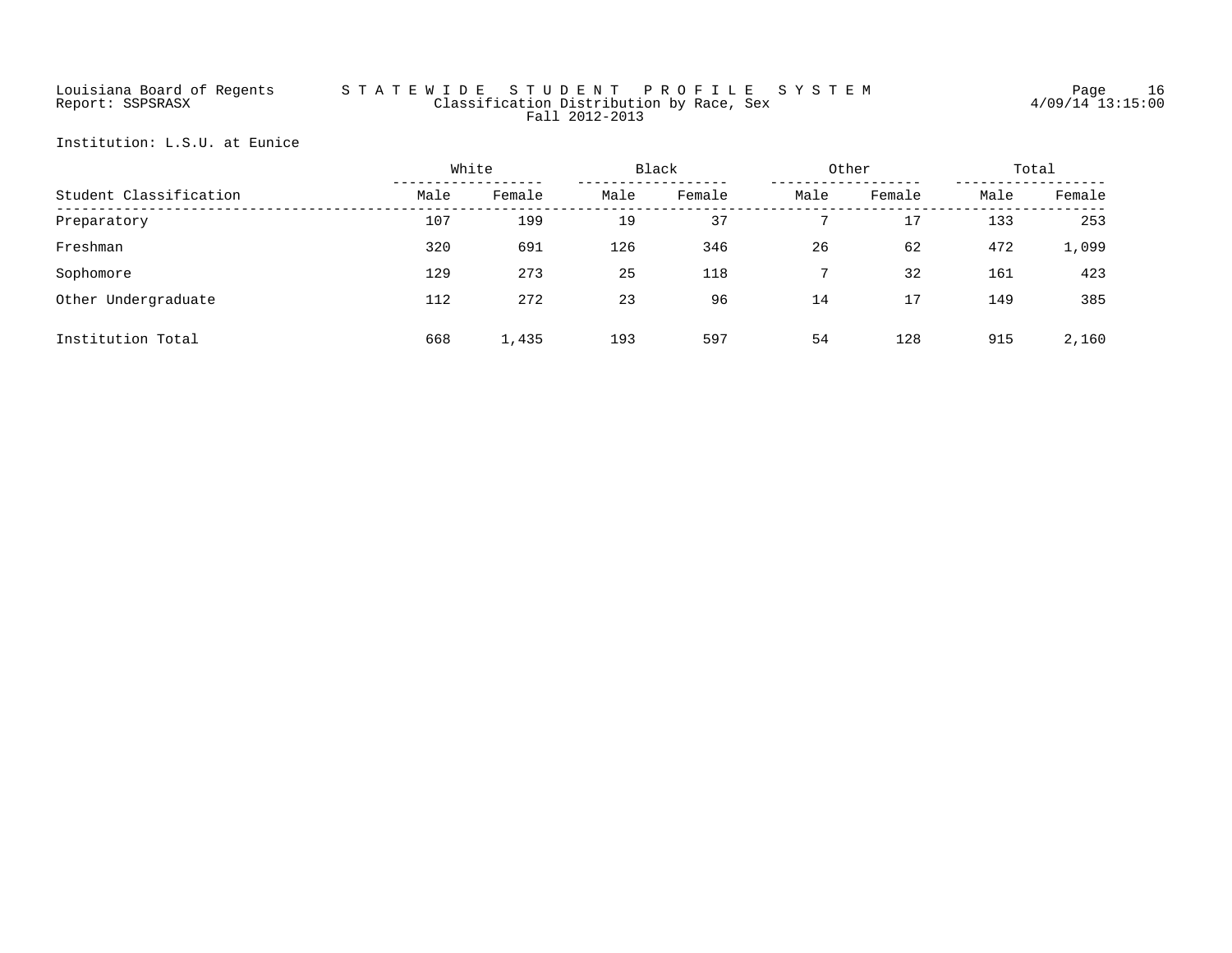# Louisiana Board of Regents S T A T E W I D E S T U D E N T P R O F I L E S Y S T E M Page 17 Report: SSPSRASX Classification Distribution by Race, Sex 4/09/14 13:15:00 Fall 2012-2013

Institution: L.S.U. in Shreveport

|                        |       | White<br>Black |             |        | Other       | Total        |                |        |
|------------------------|-------|----------------|-------------|--------|-------------|--------------|----------------|--------|
| Student Classification | Male  | Female         | Male        | Female | Male        | Female       | Male           | Female |
| Preparatory            | 330   | 417            | 62          | 103    | 51          | 70           | 443            | 590    |
| Freshman               | 162   | 201            | 41          | 75     | 53          | 72           | 256            | 348    |
| Sophomore              | 160   | 203            | 40          | 59     | 41          | 54           | 241            | 316    |
| Junior                 | 157   | 228            | 52          | 89     | 63          | 52           | 272            | 369    |
| Senior                 | 273   | 402            | 80          | 210    | 81          | 101          | 434            | 713    |
| Other Undergraduate    | 34    | 60             | 4           | 21     | 10          | 13           | 48             | 94     |
| Masters                | 83    | 148            | 14          | 40     | 24          | 45           | 121            | 233    |
| Specialist             | 2     | 9              | $\mathbf 0$ | 3      | $\mathbf 0$ | $\mathbf{1}$ | $\overline{2}$ | 13     |
| Other Graduate         | 6     | 23             | 0           | 7      | 3           | 3            | 9              | 33     |
| Institution Total      | 1,207 | 1,691          | 293         | 607    | 326         | 411          | 1,826          | 2,709  |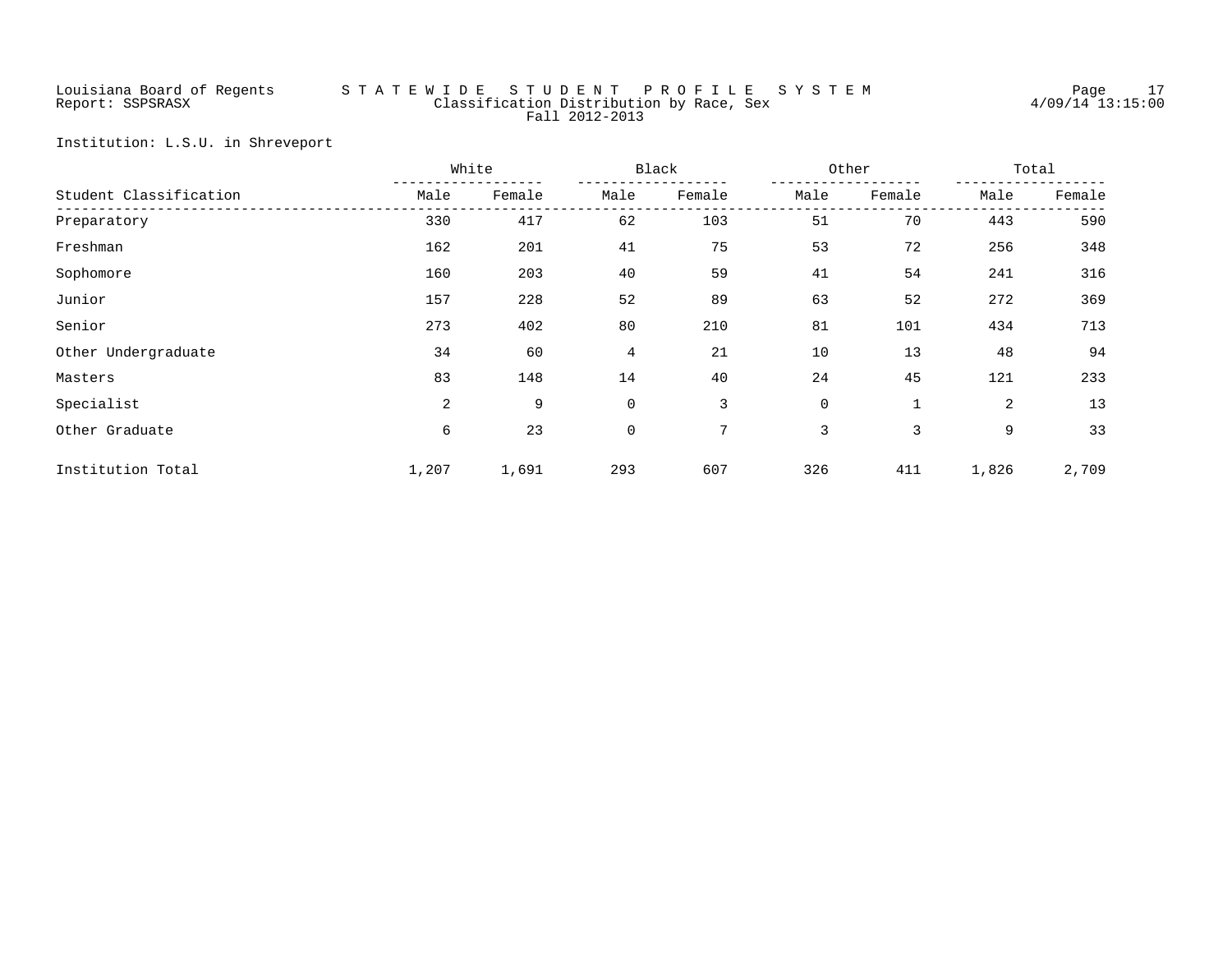# Louisiana Board of Regents S T A T E W I D E S T U D E N T P R O F I L E S Y S T E M Page 18 Report: SSPSRASX Classification Distribution by Race, Sex 4/09/14 13:15:00 Fall 2012-2013

Institution: L.S.U. Health Sciences Center - NO

|                        |      | White  | Black |        |             | Other  |      | Total  |  |
|------------------------|------|--------|-------|--------|-------------|--------|------|--------|--|
| Student Classification | Male | Female | Male  | Female | Male        | Female | Male | Female |  |
| Sophomore              | 18   | 194    | 7     | 44     | 10          | 34     | 35   | 272    |  |
| Junior                 | 32   | 221    |       | 39     | 8           | 28     | 41   | 288    |  |
| Senior                 | 25   | 184    | 2     | 13     | 5           | 36     | 32   | 233    |  |
| Other Undergraduate    | 3    | 3      | 0     | 4      | $\mathbf 0$ | 0      | 3    | 7      |  |
| Masters                | 74   | 291    | 14    | 55     | 15          | 53     | 103  | 399    |  |
| Doctoral               | 70   | 123    | 6     | 16     | 32          | 40     | 108  | 179    |  |
| Professional           | 437  | 331    | 20    | 44     | 99          | 94     | 556  | 469    |  |
| Other Graduate         | 17   | 13     | 5     | 6      | 8           | 14     | 30   | 33     |  |
| Institution Total      | 676  | 1,360  | 55    | 221    | 177         | 299    | 908  | 1,880  |  |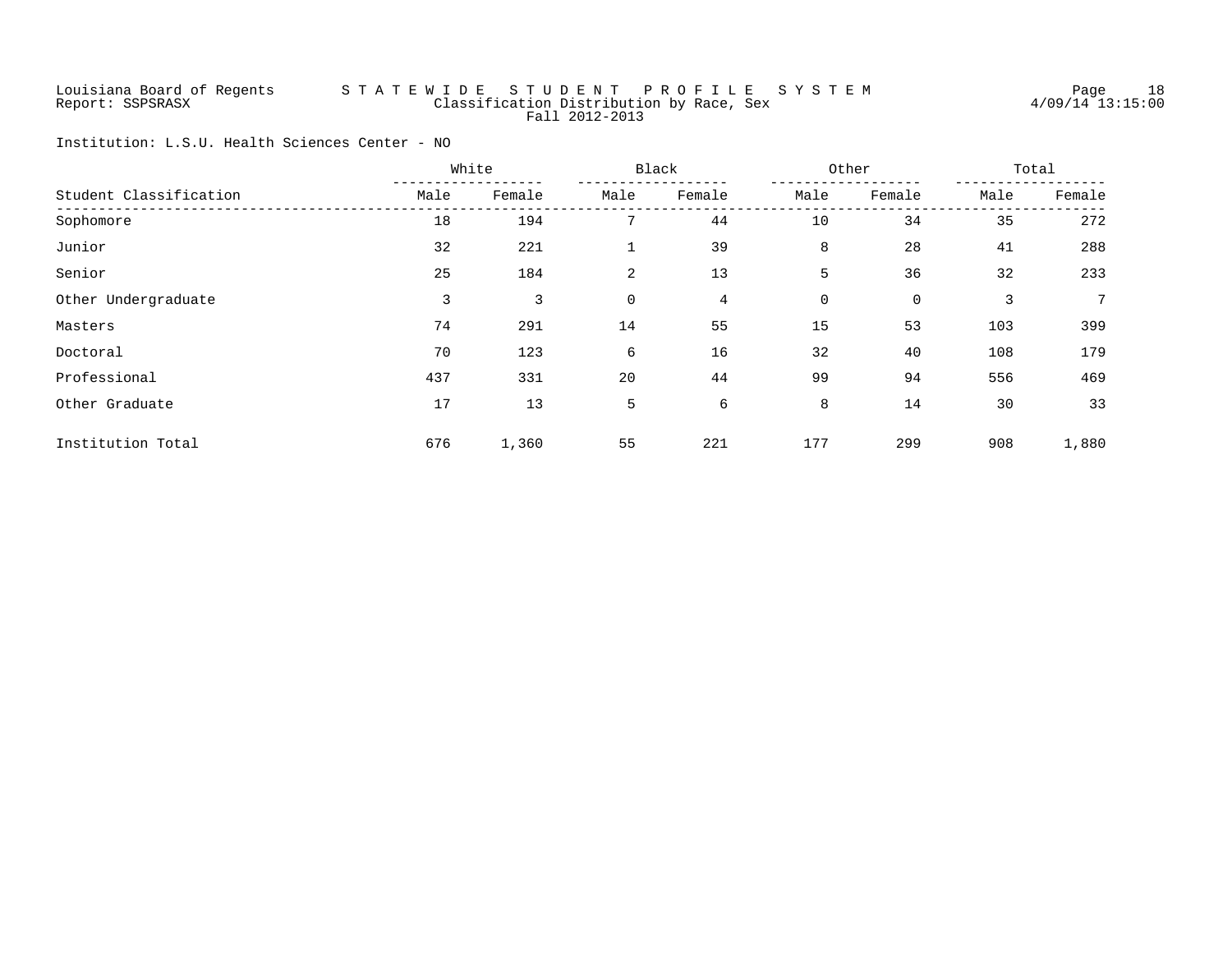# Louisiana Board of Regents S T A T E W I D E S T U D E N T P R O F I L E S Y S T E M Page 19 Report: SSPSRASX Classification Distribution by Race, Sex 4/09/14 13:15:00 Fall 2012-2013

Institution: University of New Orleans

|                        |       | White<br>Black |      |        | Other | Total  |       |        |
|------------------------|-------|----------------|------|--------|-------|--------|-------|--------|
| Student Classification | Male  | Female         | Male | Female | Male  | Female | Male  | Female |
| Preparatory            | 21    | 35             | 2    | 4      | 19    | 17     | 42    | 56     |
| Freshman               | 510   | 402            | 140  | 159    | 255   | 249    | 905   | 810    |
| Sophomore              | 391   | 363            | 79   | 144    | 178   | 205    | 648   | 712    |
| Junior                 | 429   | 452            | 104  | 152    | 200   | 197    | 733   | 801    |
| Senior                 | 840   | 782            | 148  | 215    | 437   | 329    | 1,425 | 1,326  |
| Other Undergraduate    | 47    | 51             | 12   | 17     | 47    | 57     | 106   | 125    |
| Masters                | 420   | 664            | 67   | 170    | 217   | 248    | 704   | 1,082  |
| Doctoral               | 83    | 107            | 21   | 49     | 93    | 63     | 197   | 219    |
| Other Graduate         | 49    | 70             | 8    | 16     | 15    | 22     | 72    | 108    |
| Institution Total      | 2,790 | 2,926          | 581  | 926    | 1,461 | 1,387  | 4,832 | 5,239  |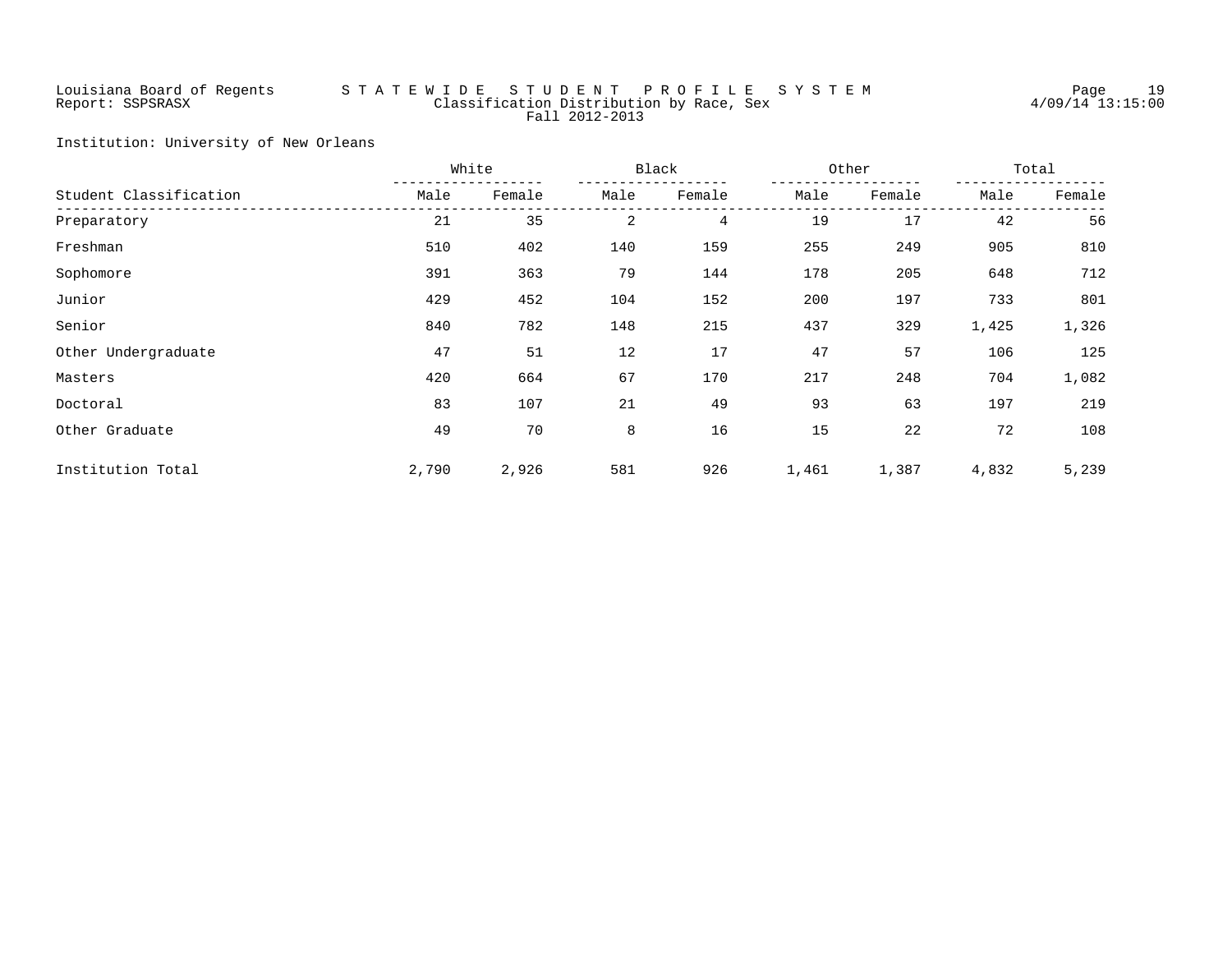# Louisiana Board of Regents S T A T E W I D E S T U D E N T P R O F I L E S Y S T E M Page 20 Report: SSPSRASX Classification Distribution by Race, Sex 4/09/14 13:15:00 Fall 2012-2013

Institution: Paul M. Hebert Law Center

| Student Classification |      | White  |      | Black  |      | Other  |      | Total  |  |
|------------------------|------|--------|------|--------|------|--------|------|--------|--|
|                        | Male | Female | Male | Female | Male | Female | Male | Female |  |
| Professional           | 287  | 192    | 50   | 55     | 45   | 52     | 382  | 299    |  |
| Institution Total      | 287  | 192    | 50   | 55     | 45   | 52     | 382  | 299    |  |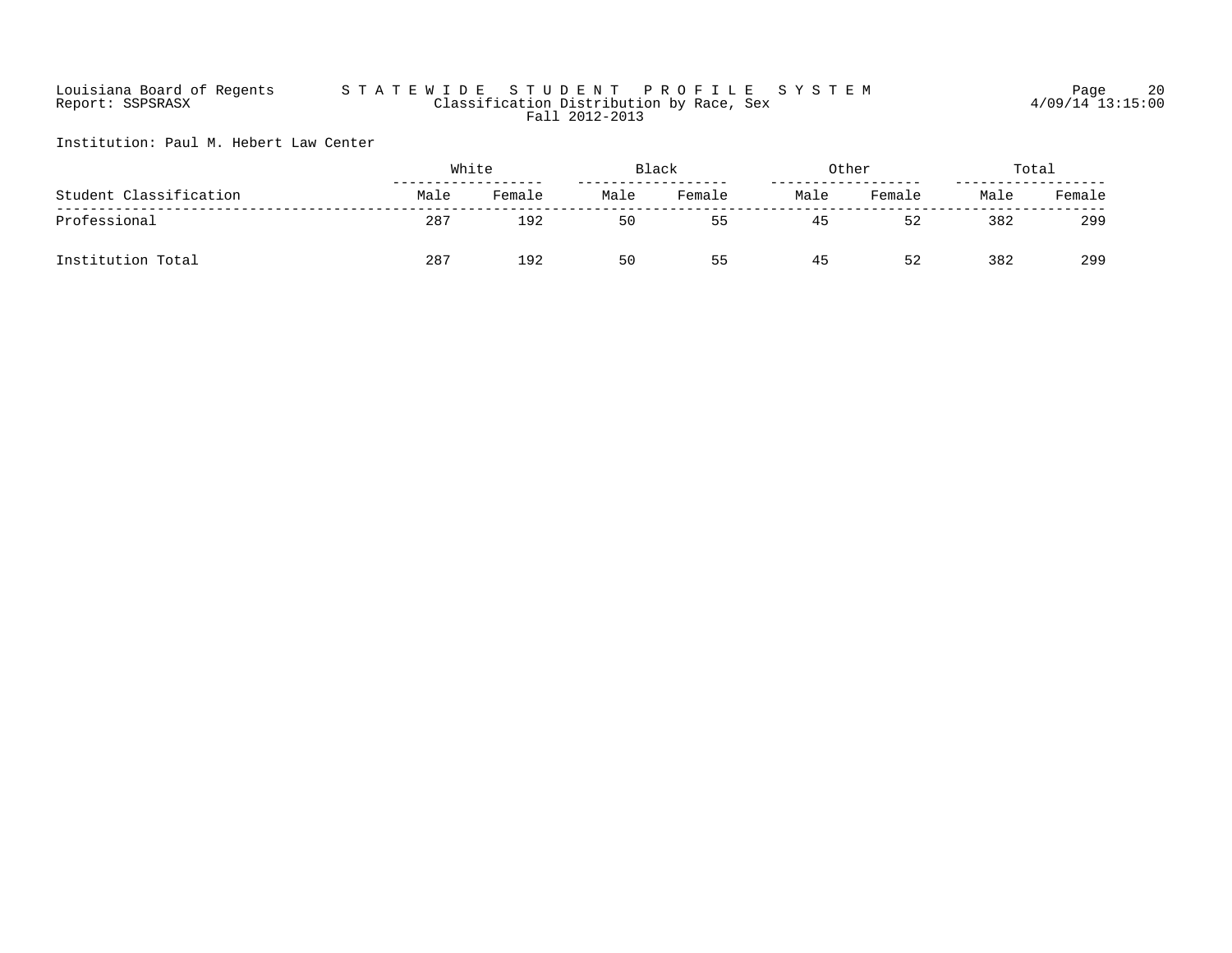# Louisiana Board of Regents S T A T E W I D E S T U D E N T P R O F I L E S Y S T E M Page 21 Report: SSPSRASX Classification Distribution by Race, Sex 4/09/14 13:15:00 Fall 2012-2013

Institution: Southern University and A&M College

|                        |                | White<br>Black |       |        |             | Other       | Total |        |
|------------------------|----------------|----------------|-------|--------|-------------|-------------|-------|--------|
| Student Classification | Male           | Female         | Male  | Female | Male        | Female      | Male  | Female |
| Preparatory            | 0              | $\mathbf 0$    | 3     | 11     | $\mathbf 0$ | $\mathbf 0$ | 3     | 11     |
| Freshman               | 2              | 8              | 411   | 610    | 28          | 26          | 441   | 644    |
| Sophomore              | 7              | 6              | 328   | 525    | 12          | 13          | 347   | 544    |
| Junior                 | $\overline{a}$ | 13             | 339   | 583    | 6           | 12          | 347   | 608    |
| Senior                 | 28             | 37             | 744   | 1,333  | 23          | 28          | 795   | 1,398  |
| Other Undergraduate    | 19             | 3              | 106   | 105    | 21          | 4           | 146   | 112    |
| Masters                | 22             | 41             | 201   | 620    | 29          | 28          | 252   | 689    |
| Doctoral               | 3              | 3              | 37    | 72     | 5           | 9           | 45    | 84     |
| Other Graduate         | 3              | 10             | 22    | 104    | 3           | 3           | 28    | 117    |
| Institution Total      | 86             | 121            | 2,191 | 3,963  | 127         | 123         | 2,404 | 4,207  |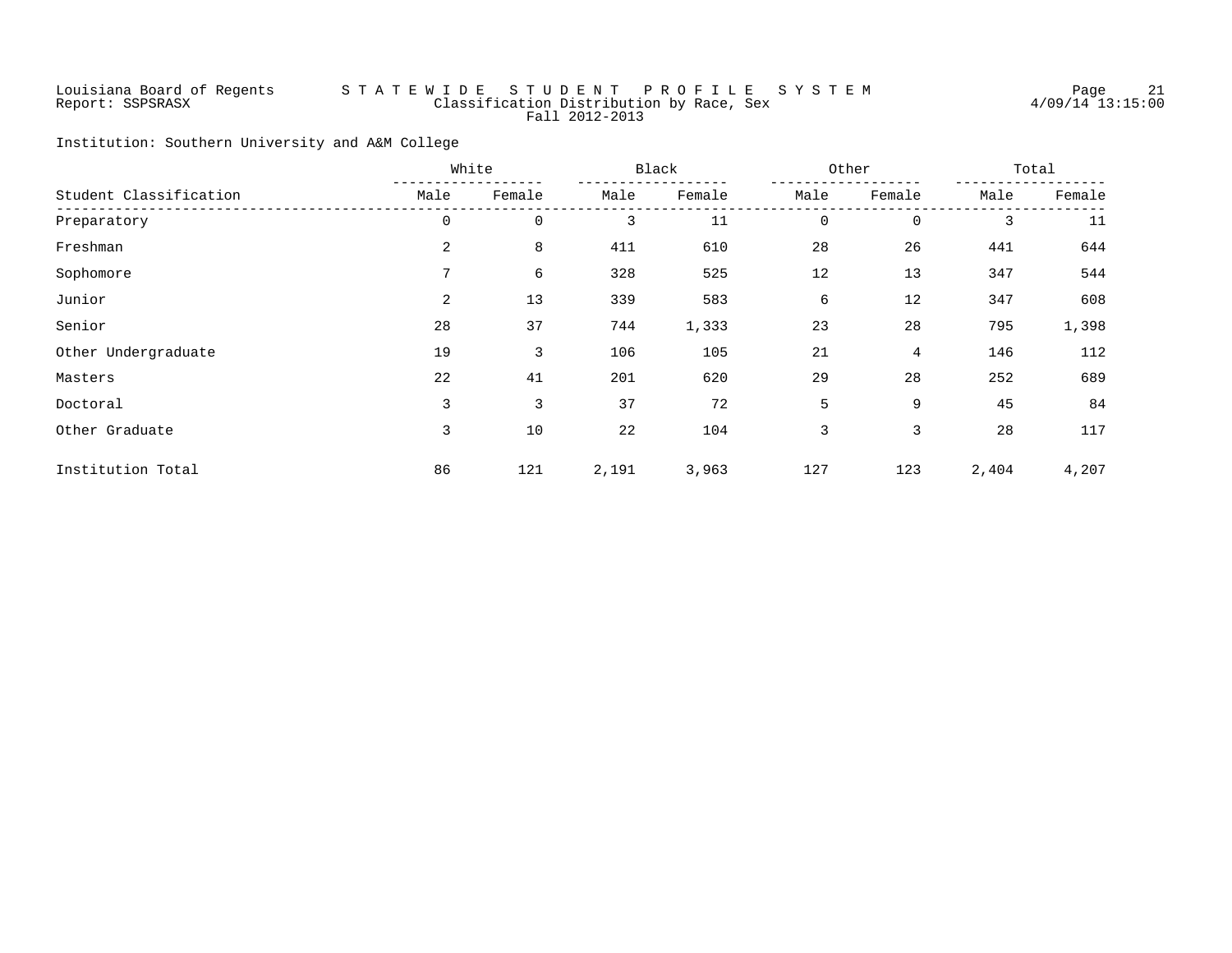# Louisiana Board of Regents S T A T E W I D E S T U D E N T P R O F I L E S Y S T E M Page 22 Report: SSPSRASX Classification Distribution by Race, Sex 4/09/14 13:15:00 Fall 2012-2013

Institution: Southern University in New Orleans

|                        |      | White<br>Black |      |        | Other |             | Total        |        |
|------------------------|------|----------------|------|--------|-------|-------------|--------------|--------|
| Student Classification | Male | Female         | Male | Female | Male  | Female      | Male         | Female |
| Preparatory            | 7    | 3              | 65   | 108    | 8     | 11          | 80           | 122    |
| Freshman               | 2    | 4              | 103  | 268    | 33    | 70          | 138          | 342    |
| Sophomore              |      | 2              | 91   | 307    | 17    | 34          | 109          | 343    |
| Junior                 | 0    | 6              | 114  | 347    | 18    | 48          | 132          | 401    |
| Senior                 | 9    | 16             | 150  | 571    | 15    | 15          | 174          | 602    |
| Other Undergraduate    | 2    | 3              | 23   | 82     | 5     | 7           | 30           | 92     |
| Masters                | 3    | 20             | 57   | 307    | 19    | 73          | 79           | 400    |
| Other Graduate         | 0    | 0              | 0    | 2      | 0     | $\mathbf 0$ | $\mathsf{O}$ | 2      |
| Institution Total      | 24   | 54             | 603  | 1,992  | 115   | 258         | 742          | 2,304  |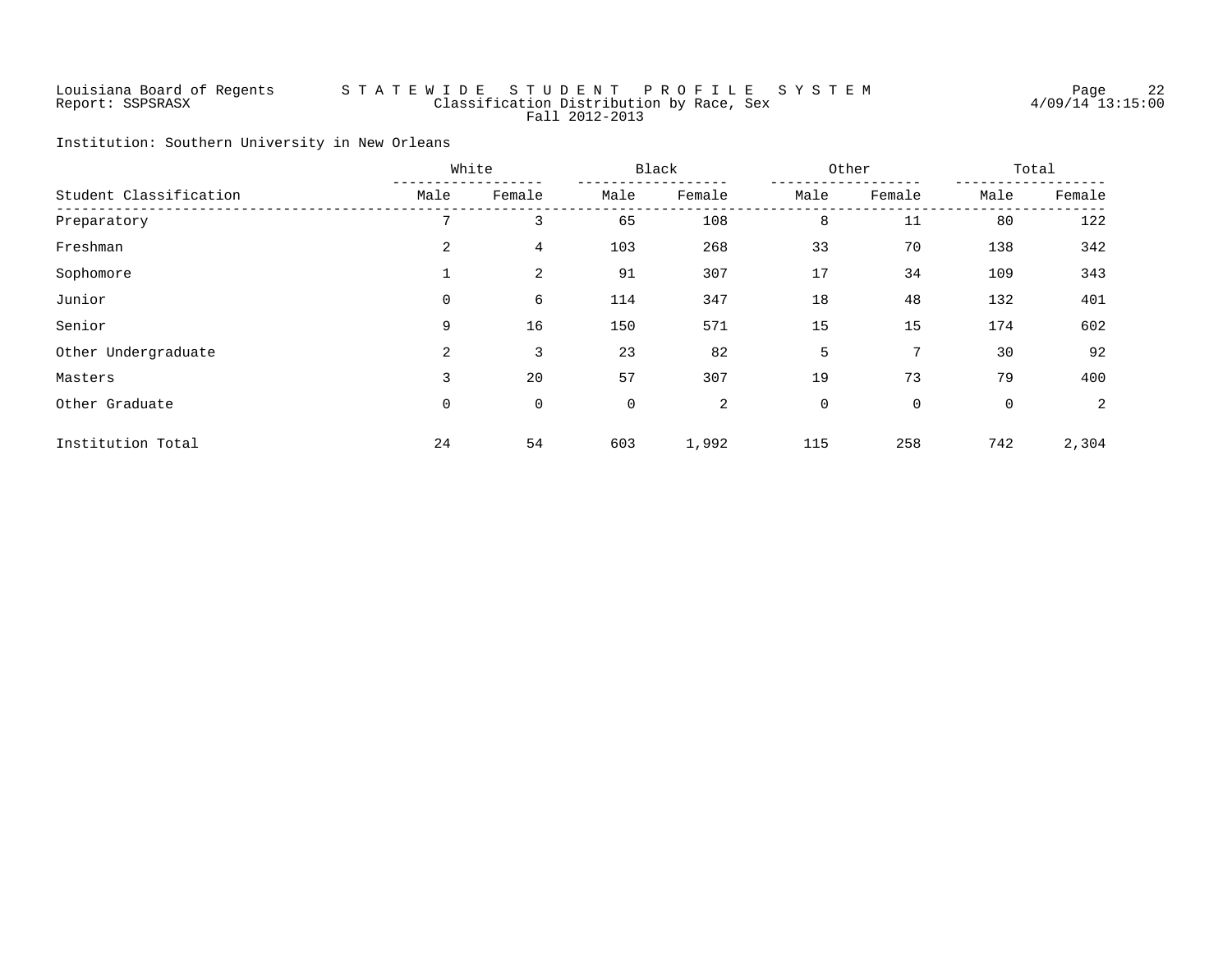# Louisiana Board of Regents S T A T E W I D E S T U D E N T P R O F I L E S Y S T E M Page 23 Report: SSPSRASX Classification Distribution by Race, Sex 4/09/14 13:15:00 Fall 2012-2013

Institution: Southern University in Shreveport

|                        |      | White  |      | Black<br>Other |      |        | Total |        |
|------------------------|------|--------|------|----------------|------|--------|-------|--------|
| Student Classification | Male | Female | Male | Female         | Male | Female | Male  | Female |
| Preparatory            | 2    |        | 61   | 118            | 2    | 0      | 65    | 125    |
| Freshman               | 46   | 127    | 479  | 1,077          |      | 22     | 532   | 1,226  |
| Sophomore              | 21   | 61     | 96   | 412            | 4    | 8      | 121   | 481    |
| Other Undergraduate    | 13   | 58     | 56   | 248            | 4    | 2      | 73    | 308    |
| Institution Total      | 82   | 253    | 692  | 1,855          | 17   | 32     | 791   | 2,140  |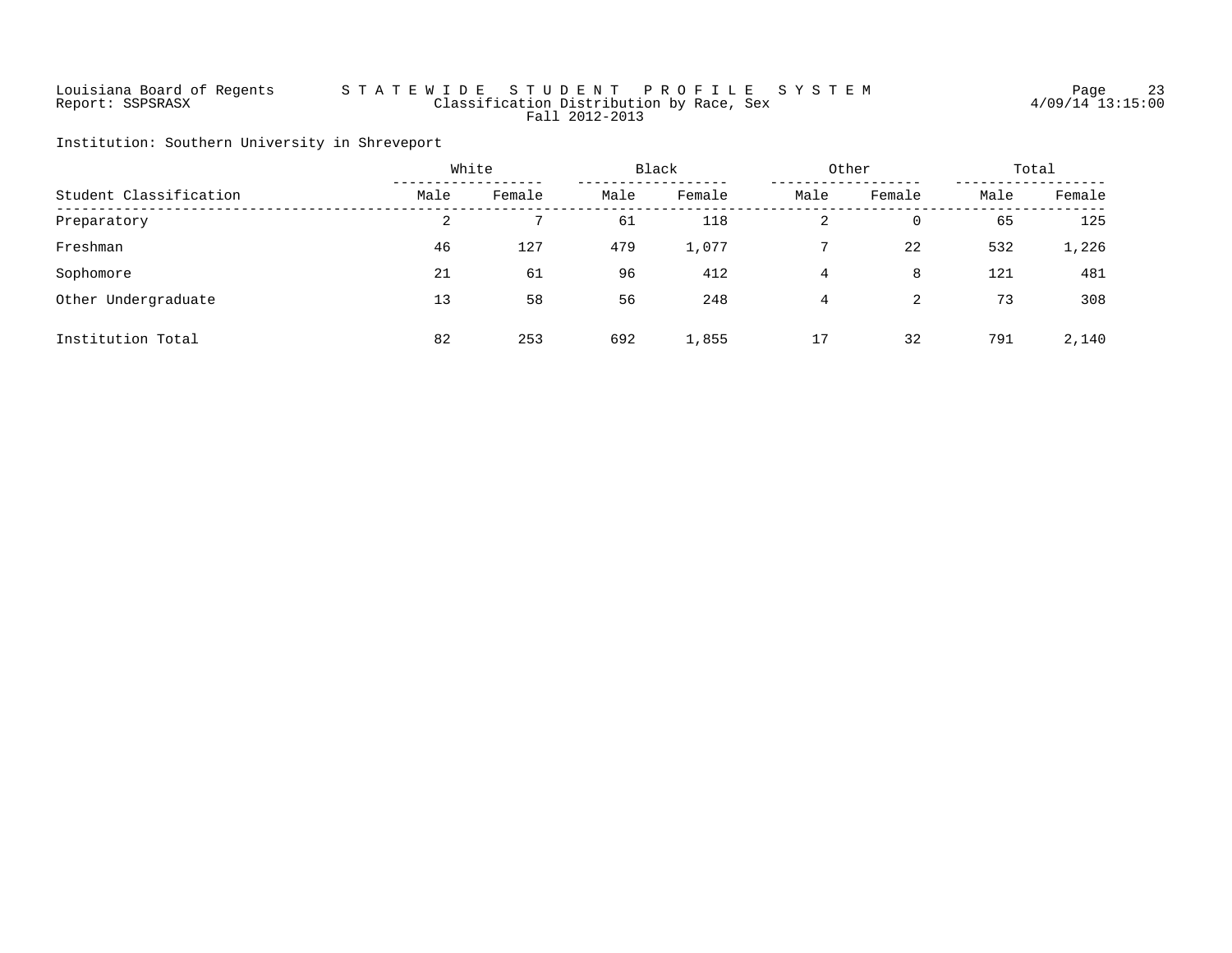# Louisiana Board of Regents S T A T E W I D E S T U D E N T P R O F I L E S Y S T E M Page 24 Report: SSPSRASX Classification Distribution by Race, Sex 4/09/14 13:15:00 Fall 2012-2013

Institution: Southern University Law Center

| Student Classification |      | White  |      | Black  |      | Other  |      | Total  |  |
|------------------------|------|--------|------|--------|------|--------|------|--------|--|
|                        | Male | Female | Male | Female | Male | Female | Male | Female |  |
| Professional           | 173  | 102    | 157  | 271    | 23   | 29     | 353  | 402    |  |
| Institution Total      | 173  | 102    | 157  | 271    | 23   | 29     | 353  | 402    |  |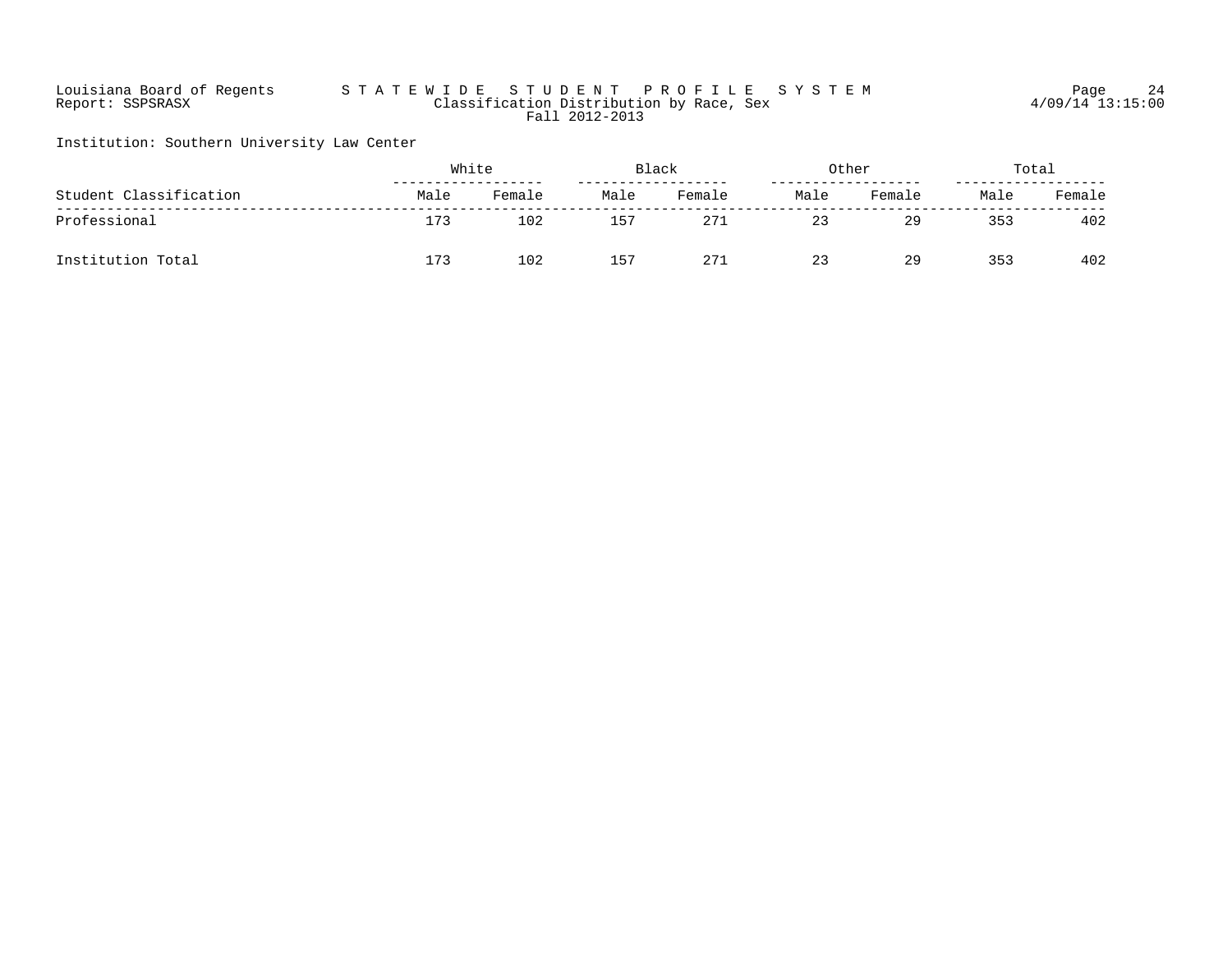# Louisiana Board of Regents S T A T E W I D E S T U D E N T P R O F I L E S Y S T E M Page 25 Report: SSPSRASX Classification Distribution by Race, Sex 4/09/14 13:15:00 Fall 2012-2013

Institution: Baton Rouge Community College

|                        |       | White  |      | Black  |      | Other  |       | Total  |  |
|------------------------|-------|--------|------|--------|------|--------|-------|--------|--|
| Student Classification | Male  | Female | Male | Female | Male | Female | Male  | Female |  |
| Preparatory            | 24    | 67     | 17   | 44     | 24   | 42     | 65    | 153    |  |
| Freshman               | 917   | 883    | 679  | 1,323  | 414  | 440    | 2,010 | 2,646  |  |
| Sophomore              | 380   | 391    | 172  | 402    | 174  | 199    | 726   | 992    |  |
| Other Undergraduate    | 310   | 316    | 109  | 266    | 145  | 207    | 564   | 789    |  |
| Institution Total      | 1,631 | 1,657  | 977  | 2,035  | 757  | 888    | 3,365 | 4,580  |  |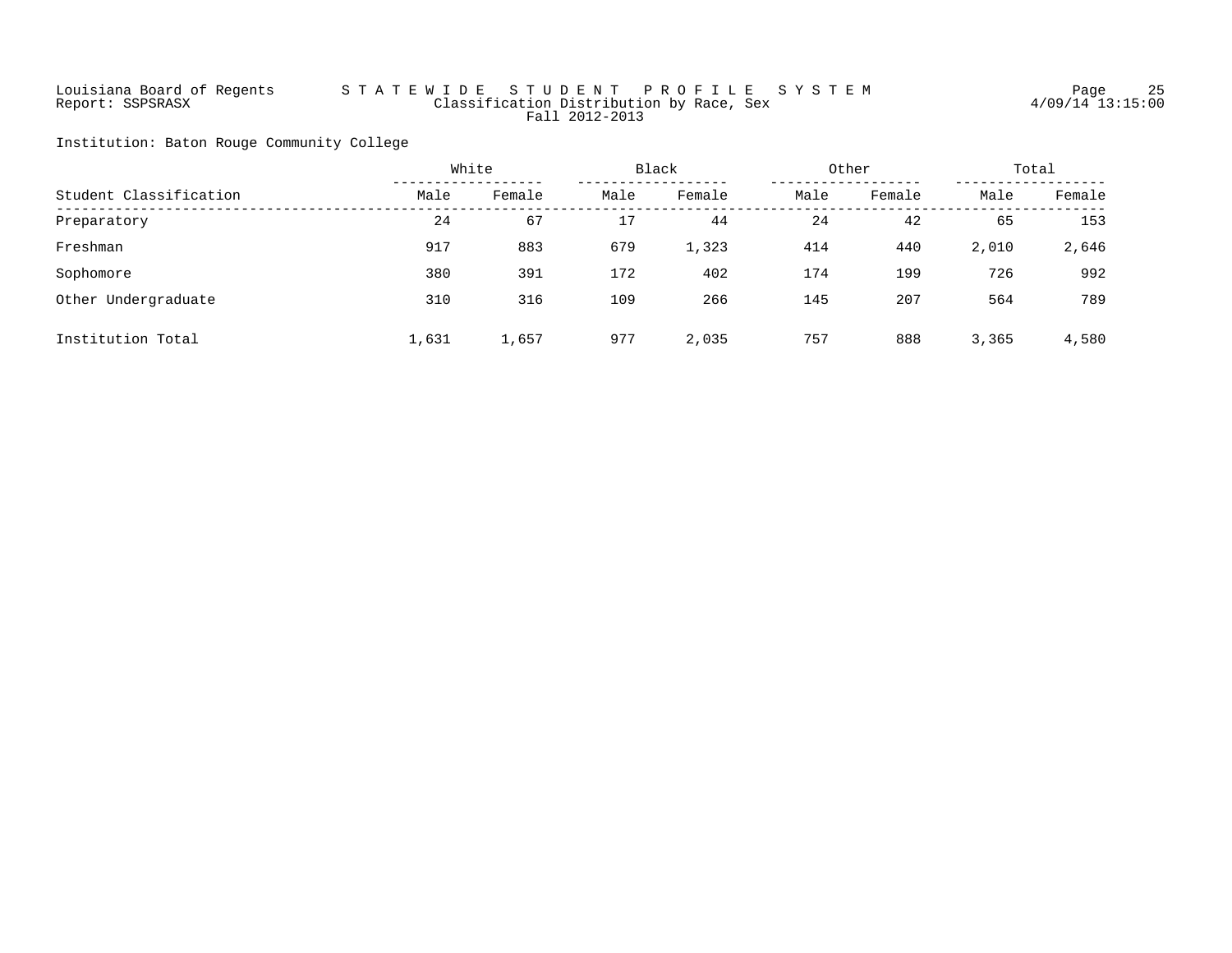# Louisiana Board of Regents S T A T E W I D E S T U D E N T P R O F I L E S Y S T E M Page 26 Report: SSPSRASX Classification Distribution by Race, Sex 4/09/14 13:15:00 Fall 2012-2013

Institution: Bossier Parish Community College

|                        | White |        | Black |        | Other |        | Total |        |
|------------------------|-------|--------|-------|--------|-------|--------|-------|--------|
| Student Classification | Male  | Female | Male  | Female | Male  | Female | Male  | Female |
| Preparatory            | 118   | 182    | 42    | 62     | 11    | 28     | 171   | 272    |
| Freshman               | 690   | 968    | 665   | 1,110  | 208   | 351    | 1,563 | 2,429  |
| Sophomore              | 294   | 559    | 149   | 474    | 174   | 216    | 617   | 1,249  |
| Other Undergraduate    | 227   | 526    | 83    | 334    | 151   | 295    | 461   | 1,155  |
| Institution Total      | 1,329 | 2,235  | 939   | 1,980  | 544   | 890    | 2,812 | 5,105  |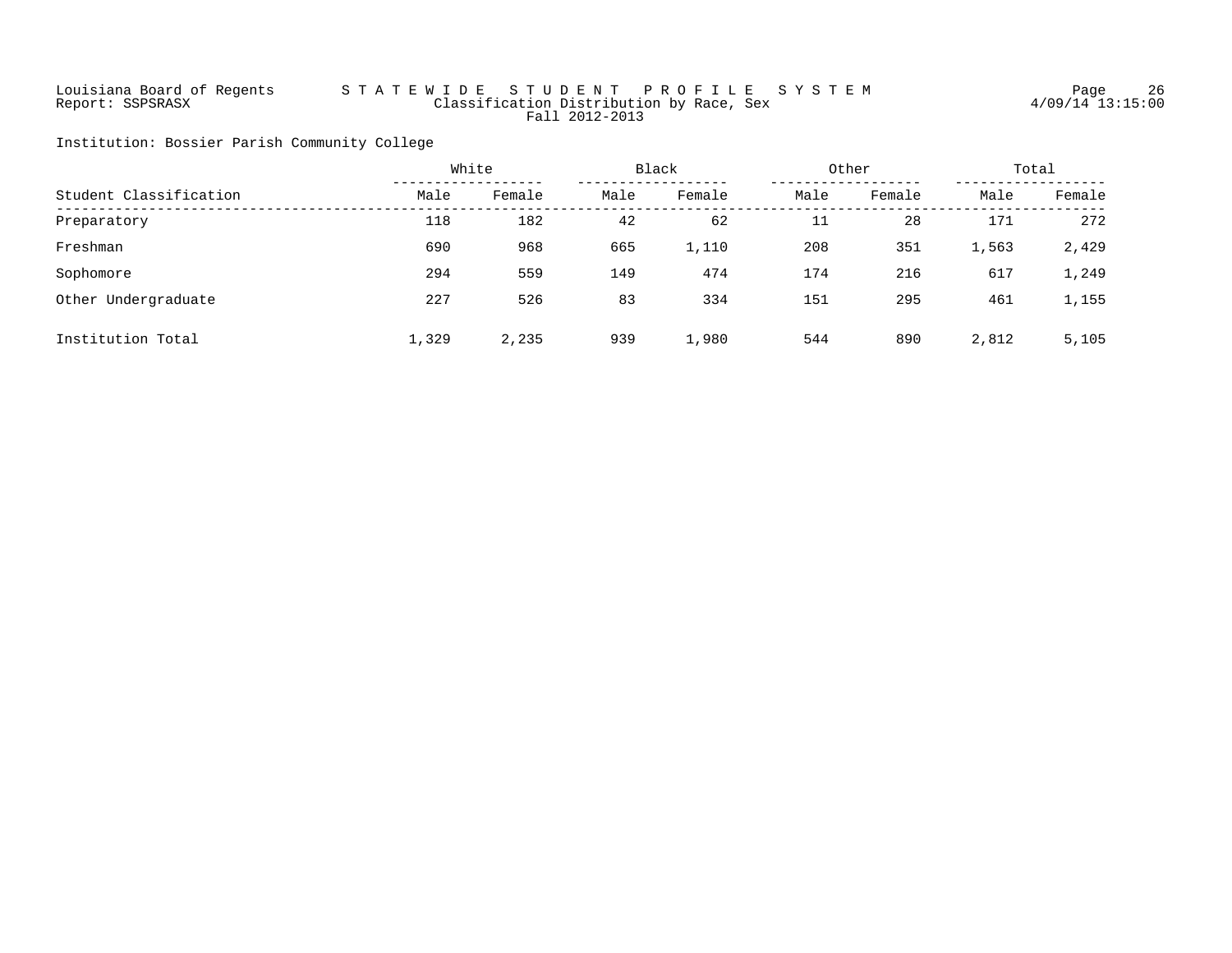# Louisiana Board of Regents S T A T E W I D E S T U D E N T P R O F I L E S Y S T E M Page 27 Report: SSPSRASX Classification Distribution by Race, Sex 4/09/14 13:15:00 Fall 2012-2013

Institution: Delgado Community College

|                        |       | White  |       | Black  |       | Other  |       | Total  |  |
|------------------------|-------|--------|-------|--------|-------|--------|-------|--------|--|
| Student Classification | Male  | Female | Male  | Female | Male  | Female | Male  | Female |  |
| Preparatory            | 8     |        | 41    | 76     |       | 14     | 56    | 91     |  |
| Freshman               | 1,150 | 1,730  | 1,498 | 2,905  | 740   | 1,107  | 3,388 | 5,742  |  |
| Sophomore              | 675   | 1,167  | 480   | 1,428  | 407   | 760    | 1,562 | 3,355  |  |
| Other Undergraduate    | 431   | 1,230  | 283   | 976    | 320   | 659    | 1,034 | 2,865  |  |
| Institution Total      | 2,264 | 4,128  | 2,302 | 5,385  | 1,474 | 2,540  | 6.040 | 12,053 |  |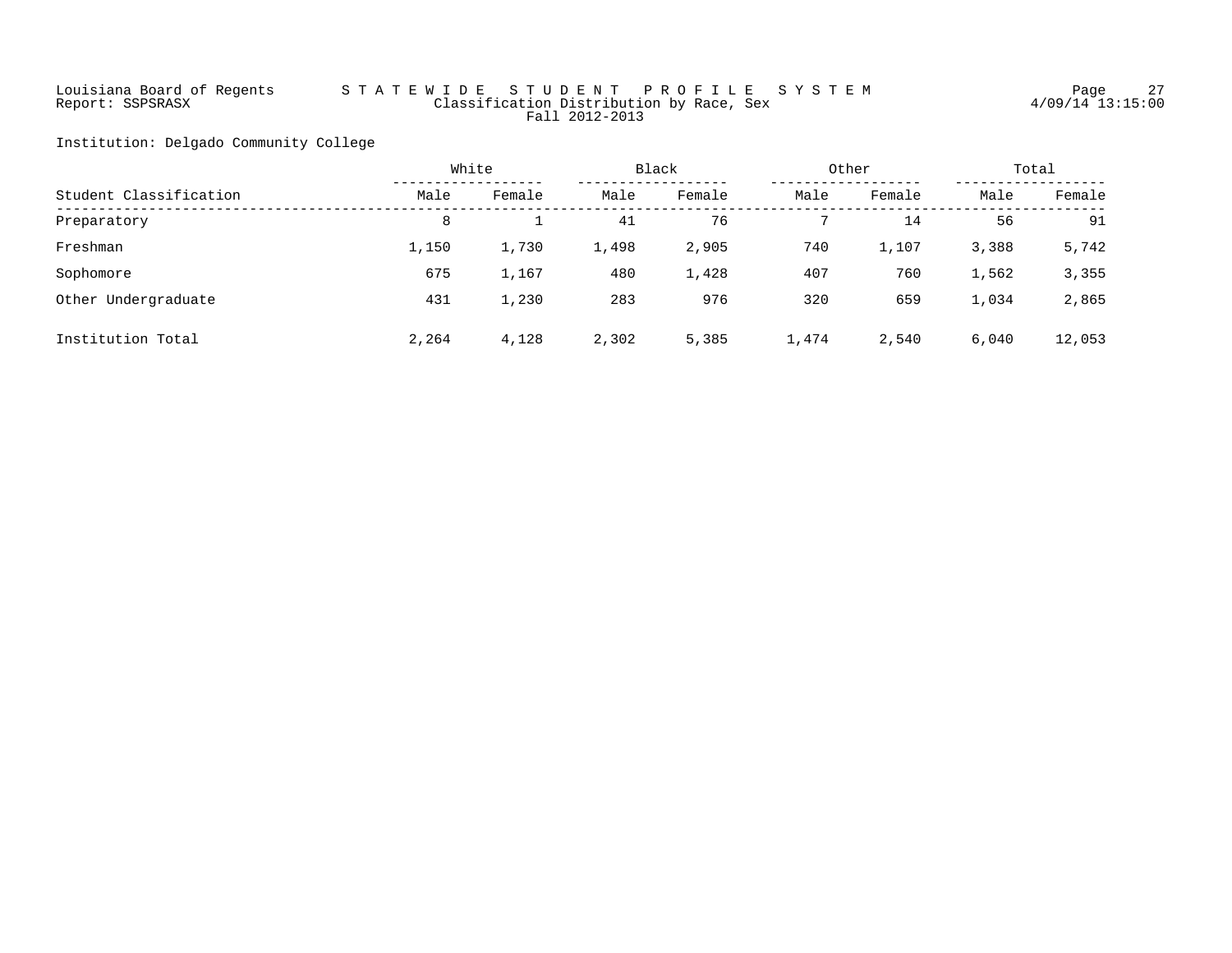# Louisiana Board of Regents S T A T E W I D E S T U D E N T P R O F I L E S Y S T E M Page 28 Report: SSPSRASX Classification Distribution by Race, Sex 4/09/14 13:15:00 Fall 2012-2013

Institution: Elaine P. Nunez Community College

|                        |      | White  |      | Black  |      | Other  |      | Total  |  |
|------------------------|------|--------|------|--------|------|--------|------|--------|--|
| Student Classification | Male | Female | Male | Female | Male | Female | Male | Female |  |
| Preparatory            | 180  | 302    | 55   | 85     | 41   | 70     | 276  | 457    |  |
| Freshman               | 140  | 180    | 123  | 315    | 34   | 59     | 297  | 554    |  |
| Sophomore              | 70   | 112    | 38   | 150    | 14   | 28     | 122  | 290    |  |
| Other Undergraduate    | 49   | 81     | 19   | 90     | 8    | 26     | 76   | 197    |  |
| Institution Total      | 439  | 675    | 235  | 640    | 97   | 183    | 771  | 1,498  |  |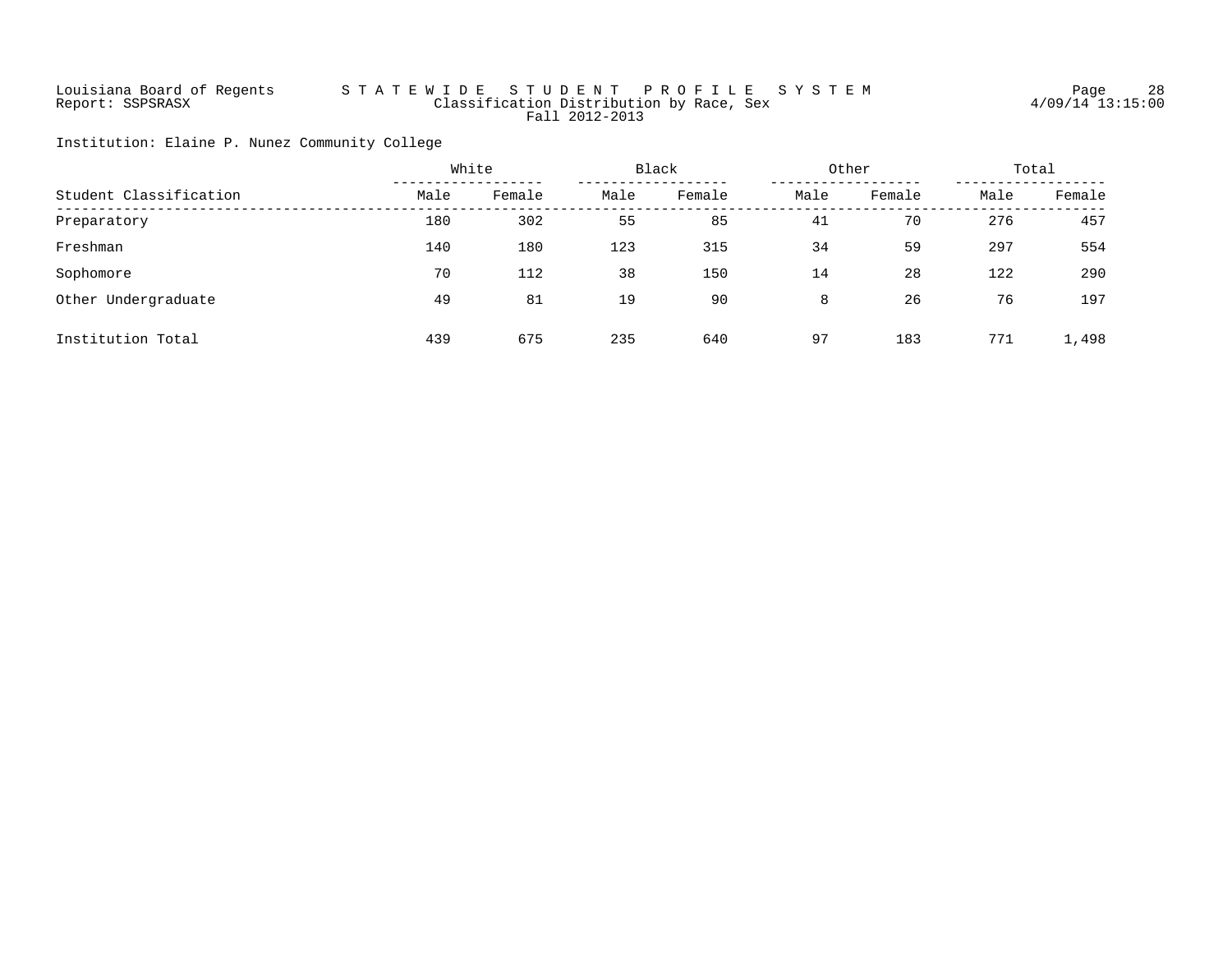# Louisiana Board of Regents S T A T E W I D E S T U D E N T P R O F I L E S Y S T E M Page 29 Report: SSPSRASX Classification Distribution by Race, Sex 4/09/14 13:15:00 Fall 2012-2013

Institution: River Parishes Community College

|                        | White |        | Black |        | Other |        | Total |        |
|------------------------|-------|--------|-------|--------|-------|--------|-------|--------|
| Student Classification | Male  | Female | Male  | Female | Male  | Female | Male  | Female |
| Preparatory            | 501   | 524    | 166   | 312    | 55    | 68     | 722   | 904    |
| Freshman               | 273   | 257    | 137   | 286    | 27    | 43     | 437   | 586    |
| Sophomore              | 128   | 155    | 38    | 99     | 10    | 21     | 176   | 275    |
| Other Undergraduate    | 98    | 148    | 63    | 136    | 13    | 8      | 174   | 292    |
| Institution Total      | 1,000 | 1,084  | 404   | 833    | 105   | 140    | 1,509 | 2,057  |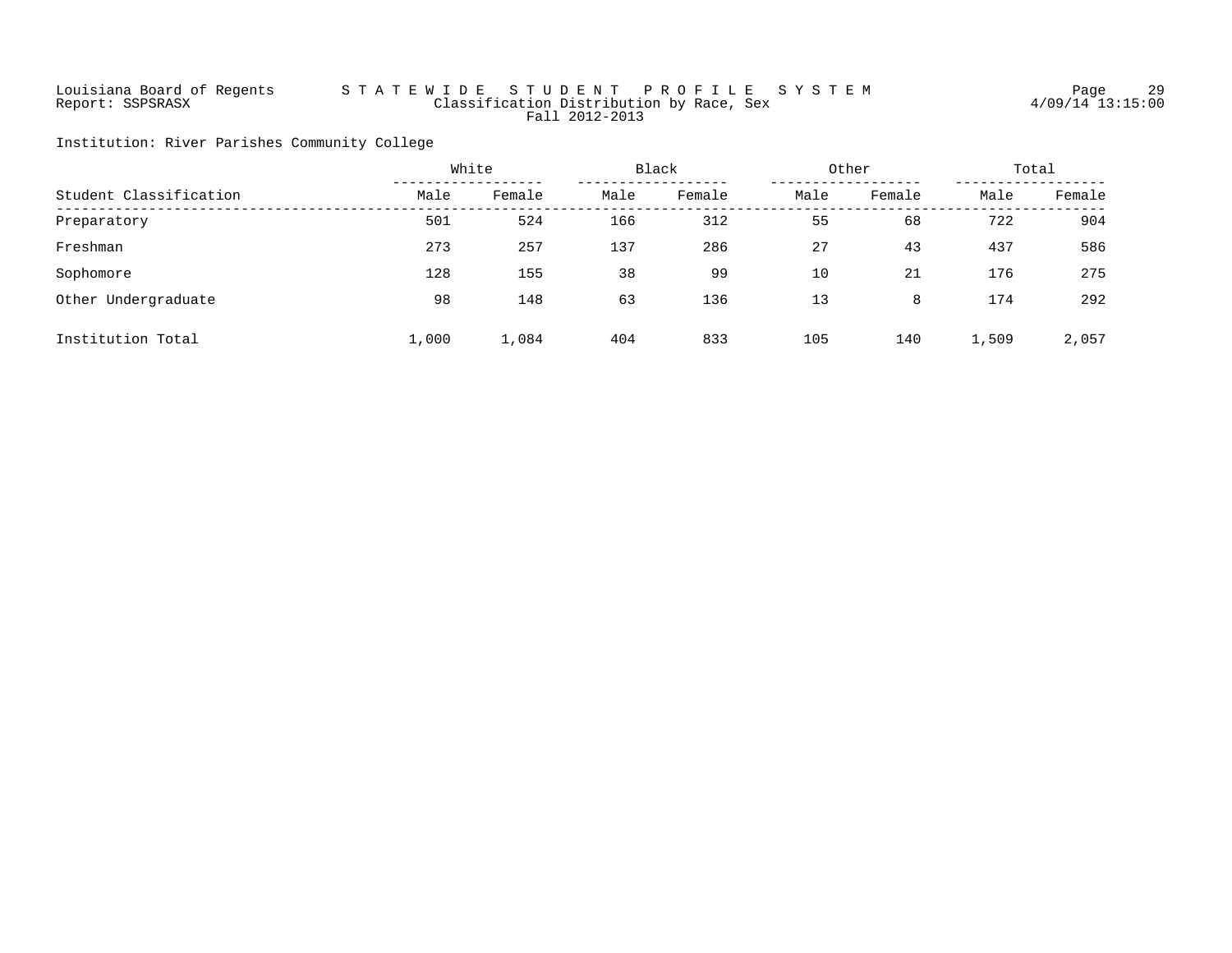# Louisiana Board of Regents S T A T E W I D E S T U D E N T P R O F I L E S Y S T E M Page 30 Report: SSPSRASX Classification Distribution by Race, Sex 4/09/14 13:15:00 Fall 2012-2013

Institution: South Louisiana Community College

|                        | White |        |      | Black  |      | Other  |       | Total  |  |
|------------------------|-------|--------|------|--------|------|--------|-------|--------|--|
| Student Classification | Male  | Female | Male | Female | Male | Female | Male  | Female |  |
| Preparatory            | 439   | 422    | 113  | 230    | 156  | 190    | 708   | 842    |  |
| Freshman               | 926   | 834    | 506  | 809    | 178  | 164    | 1,610 | 1,807  |  |
| Sophomore              | 507   | 473    | 215  | 320    | 64   | 72     | 786   | 865    |  |
| Other Undergraduate    | 181   | 225    | 87   | 221    | 59   | 67     | 327   | 513    |  |
| Institution Total      | 2,053 | 1,954  | 921  | 1,580  | 457  | 493    | 3,431 | 4,027  |  |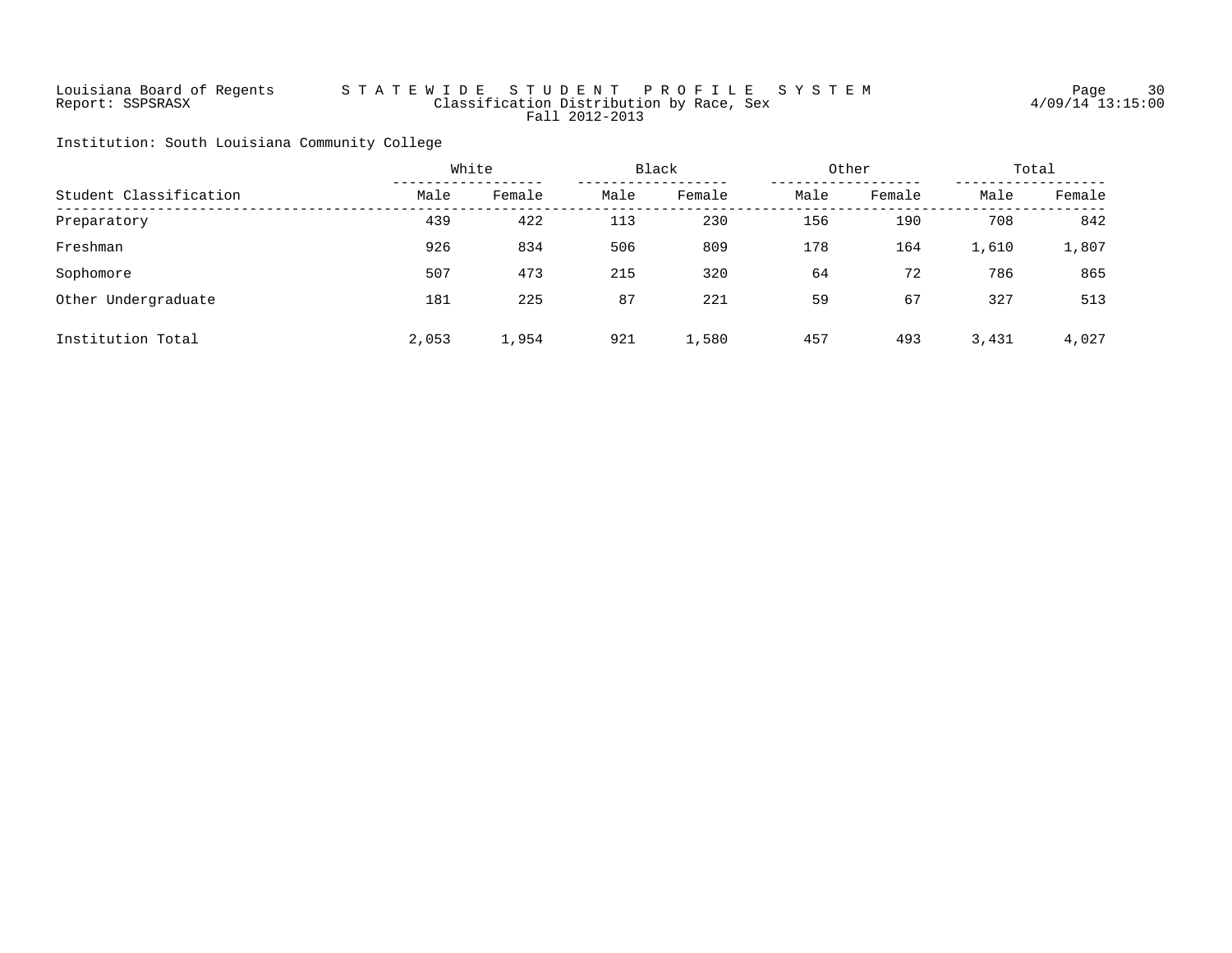# Louisiana Board of Regents S T A T E W I D E S T U D E N T P R O F I L E S Y S T E M Page 31 Report: SSPSRASX Classification Distribution by Race, Sex 4/09/14 13:15:00 Fall 2012-2013

Institution: Louisiana Delta Community College

|                        | White |        |      | Black  |      | Other  |       | Total  |  |
|------------------------|-------|--------|------|--------|------|--------|-------|--------|--|
| Student Classification | Male  | Female | Male | Female | Male | Female | Male  | Female |  |
| Preparatory            | 129   | 98     | 69   | 127    | 40   | 58     | 238   | 283    |  |
| Freshman               | 411   | 506    | 206  | 457    | 133  | 166    | 750   | 1,129  |  |
| Sophomore              | 249   | 323    | 117  | 279    | 52   | 75     | 418   | 677    |  |
| Other Undergraduate    | 137   | 196    | 61   | 188    | 12   | 34     | 210   | 418    |  |
| Institution Total      | 926   | 1,123  | 453  | 1,051  | 237  | 333    | 1,616 | 2,507  |  |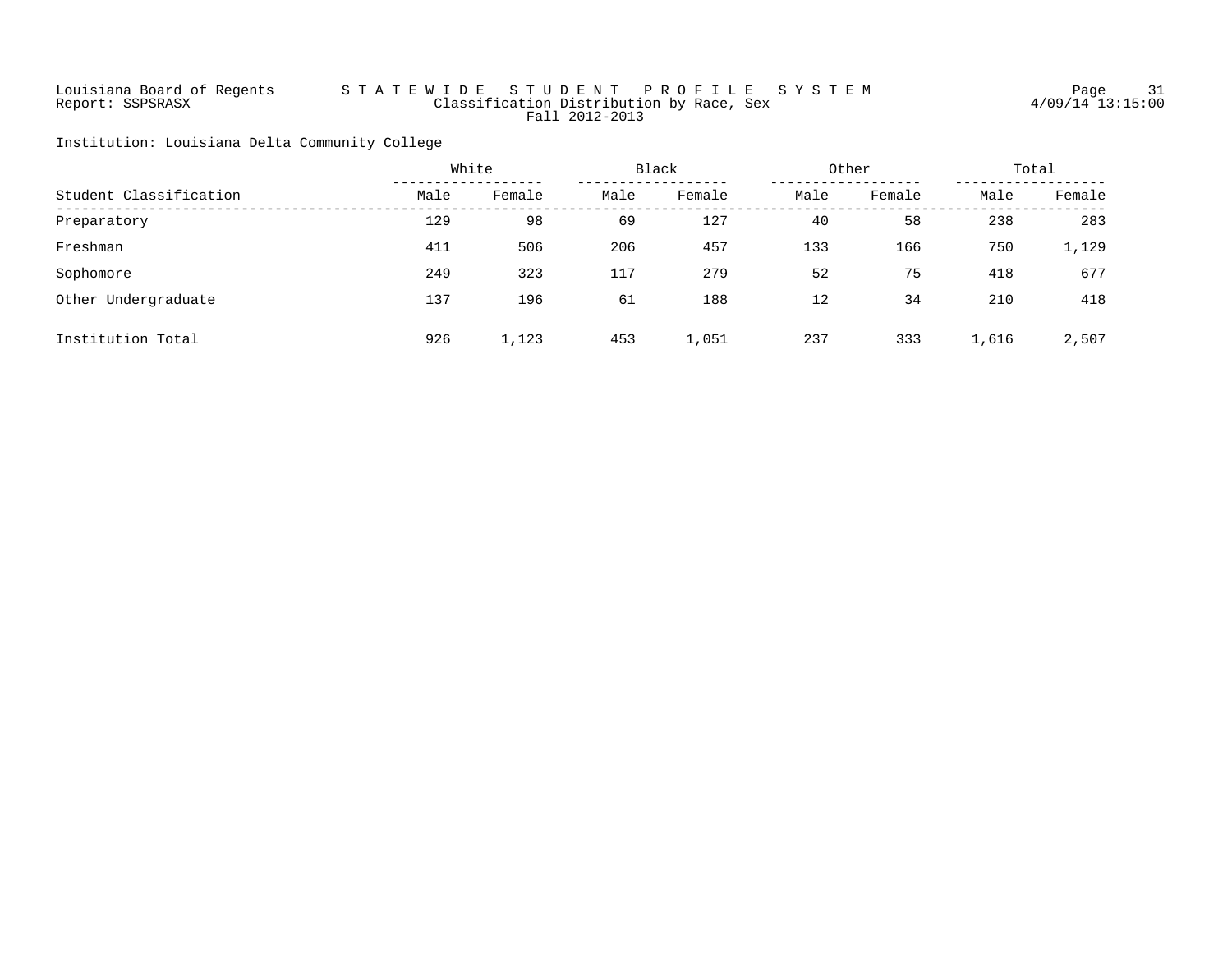# Louisiana Board of Regents S T A T E W I D E S T U D E N T P R O F I L E S Y S T E M Page 32 Report: SSPSRASX Classification Distribution by Race, Sex 4/09/14 13:15:00 Fall 2012-2013

Institution: L. E. Fletcher Technical Community College

|                        |      | White  |      | Black  |      | Other  |      | Total  |  |
|------------------------|------|--------|------|--------|------|--------|------|--------|--|
| Student Classification | Male | Female | Male | Female | Male | Female | Male | Female |  |
| Preparatory            | 24   | 39     | 5    | 5      | 12   | 8      | 41   | 52     |  |
| Freshman               | 334  | 365    | 119  | 189    | 77   | 77     | 530  | 631    |  |
| Sophomore              | 103  | 210    | 36   | 67     | 9    | 48     | 148  | 325    |  |
| Other Undergraduate    | 110  | 258    | 64   | 174    | 70   | 99     | 244  | 531    |  |
| Institution Total      | 571  | 872    | 224  | 435    | 168  | 232    | 963  | 1,539  |  |